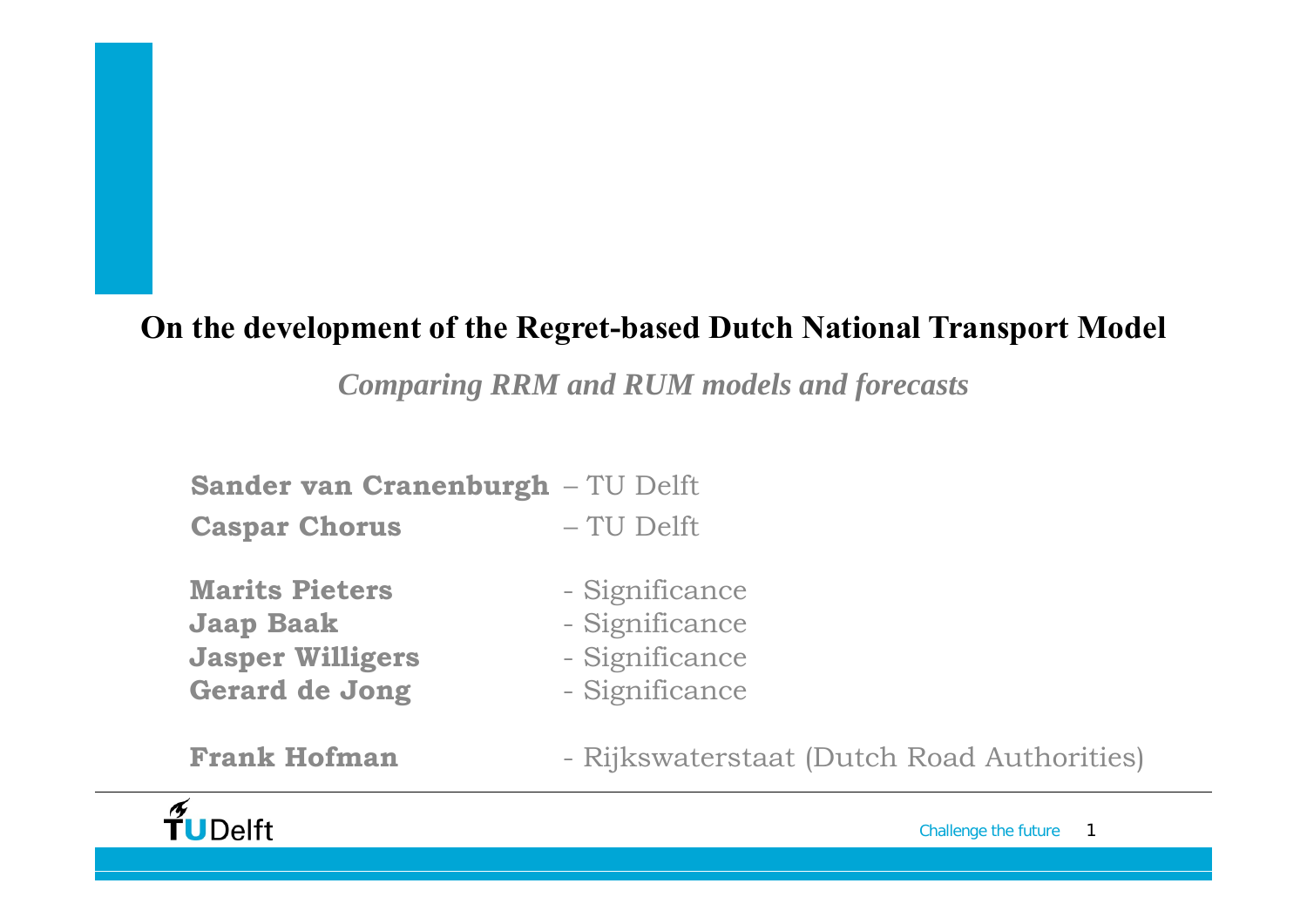## Motivation and research objectives

#### *Motivation*

- • Large‐scale transport models are widely used to assess the long‐term effects of transport policy and infrastructure
- • Large‐scale transport models\* are based on just **one decision rule**: Random Utility Maximization (RUM)
- $\bullet$  While the RUM model is very elegant, the assumptions underlying the RUM model may not always be behaviourally realistic: in fact, <sup>a</sup> vast body of literature shows that people use **variety** of decision rules

→ Currently little is known about the *robustness* of the forecasts of large-scale transport model towards the uncertainty associated with the underlying decision rule.

\* based on discrete choice models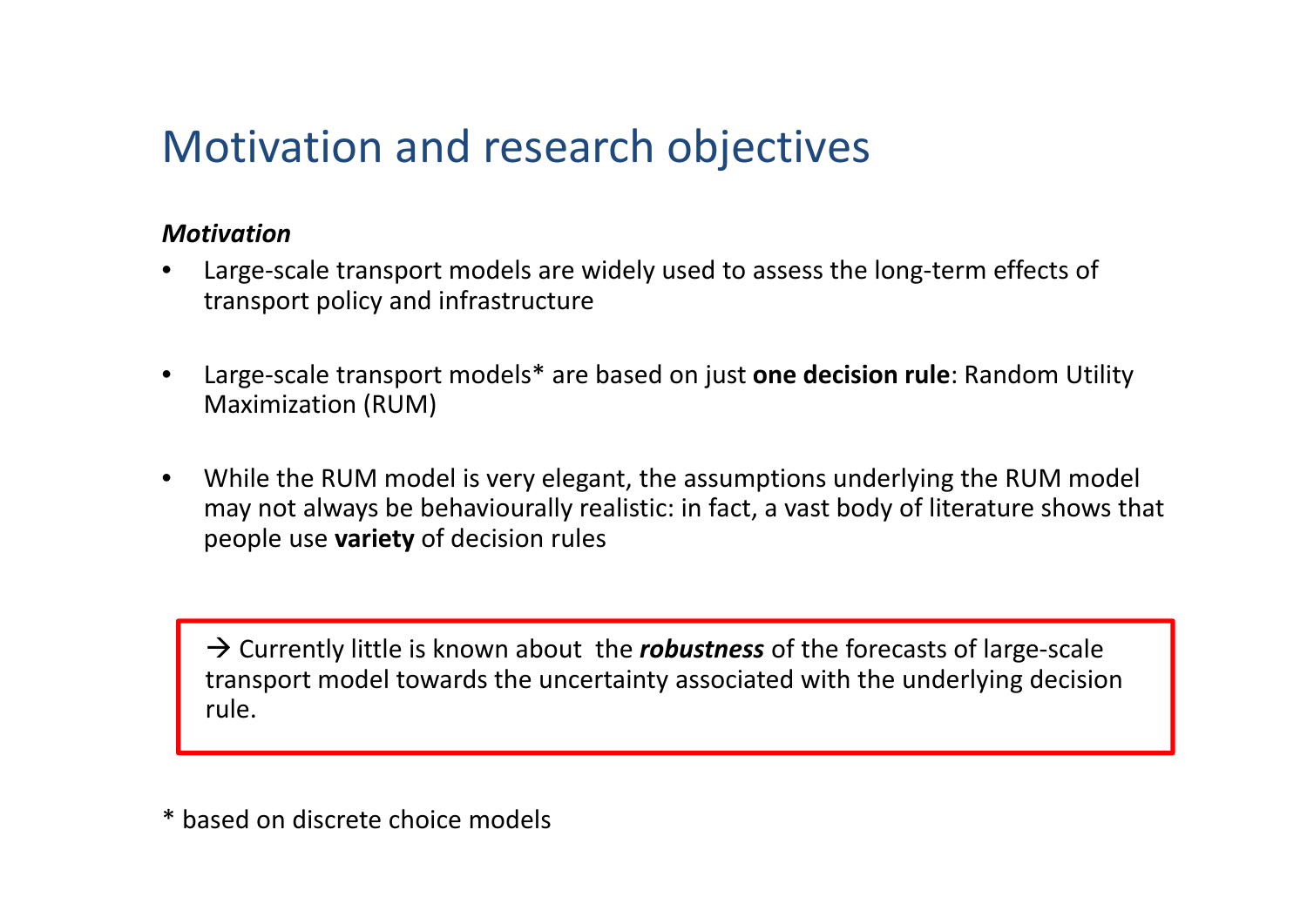## Motivation and research objectives

#### *Motivation*

- $\bullet$ Random Regret Minimization (RRM) is one possible alternative to the RUM model.
- $\rightarrow$  We develop a RRM-based counterpart of the (RUM-based) Dutch National Transport Model (henceforth abbreviated as **LMS**)

#### *Research objectives*

- 1. To learn about the *robustness* of the forecasts of transport model towards the uncertainty associated with the underlying decision rule
- 2. To see whether it is (technically) feasible to develop non‐RUM based large‐scale transport models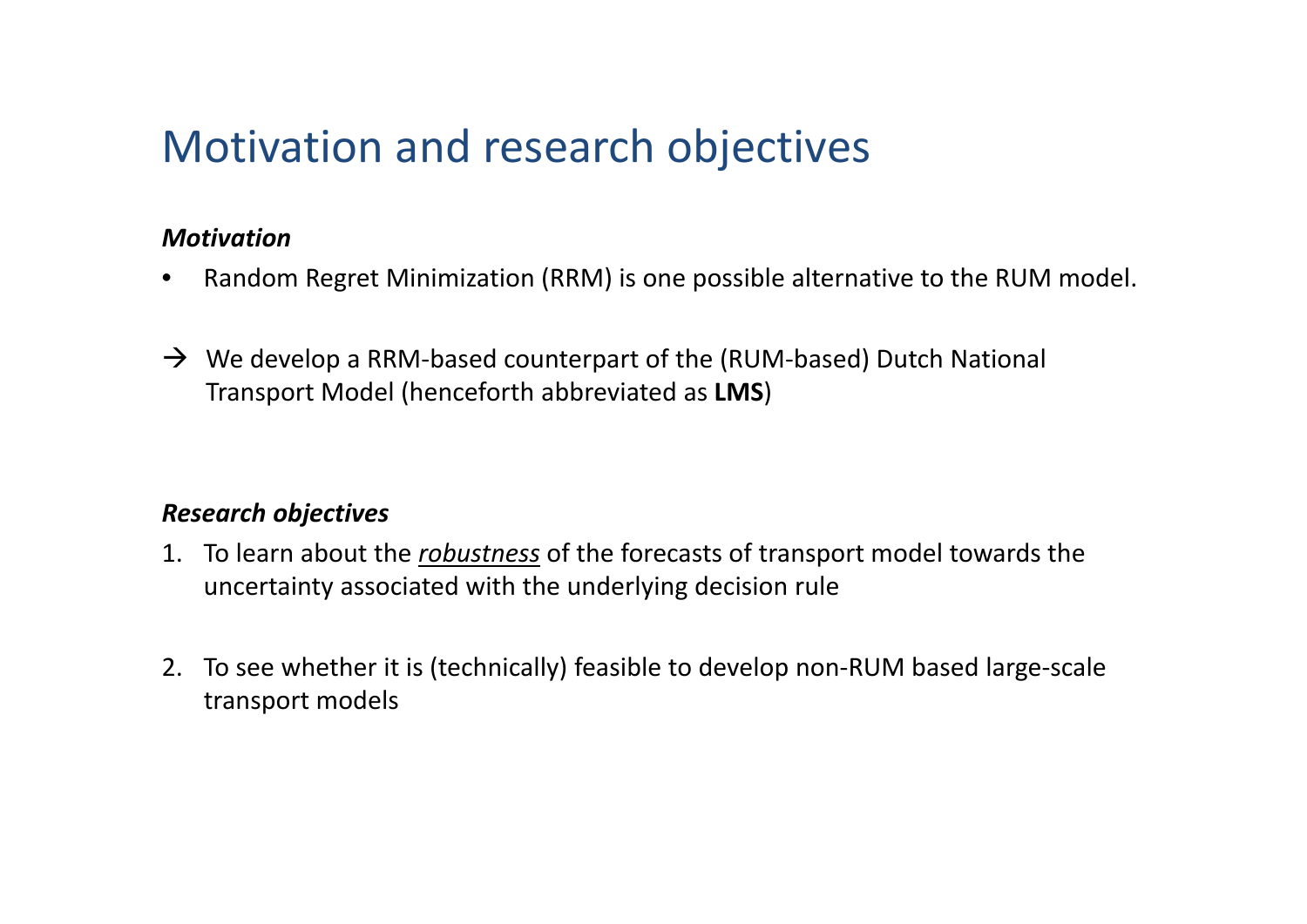## The strategy

#### *Development phase:*

- $\bullet$ Identify RUM models in LMS and replace by RRM models
- $\bullet$ ● Re-calibrate the model system

#### *Analysis phase: Comparing RRM and RUM outcomes*

#### *Base year*

- $\bullet$ Base year forecasts (2010)
- $\bullet$ Implied demand elasticities

#### *Case study*

 $\bullet$ Develop forecasts for <sup>a</sup> future year (2030)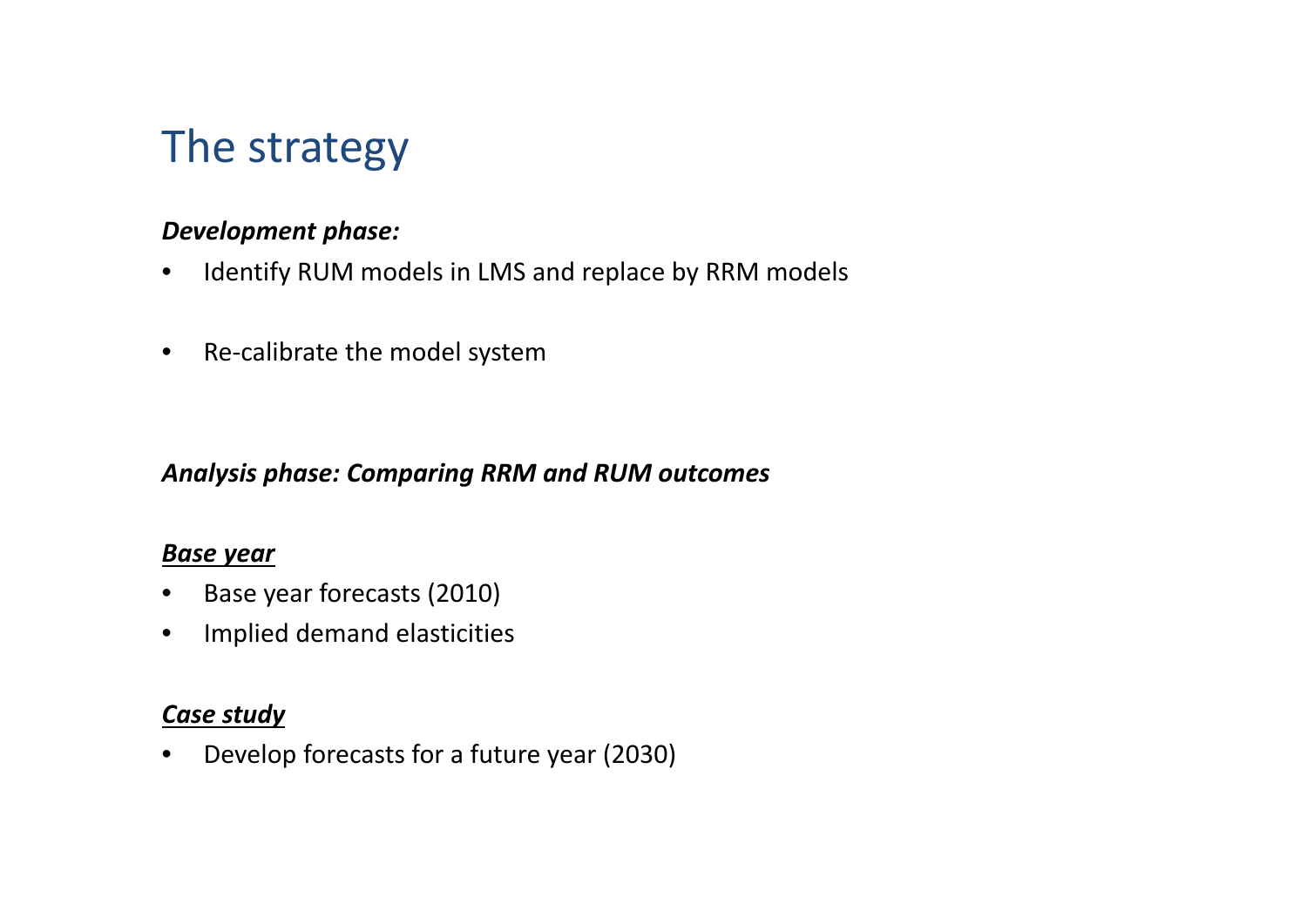## The strategy

#### *Development phase:*

•Identify RUM models in LMS and **replace** by RRM models …. **But, not so trivial**

**Challenges**  $\rightarrow$  **New insights** on RRM modelling:



**Together, these development made it possible to develop the Regret‐based LMS**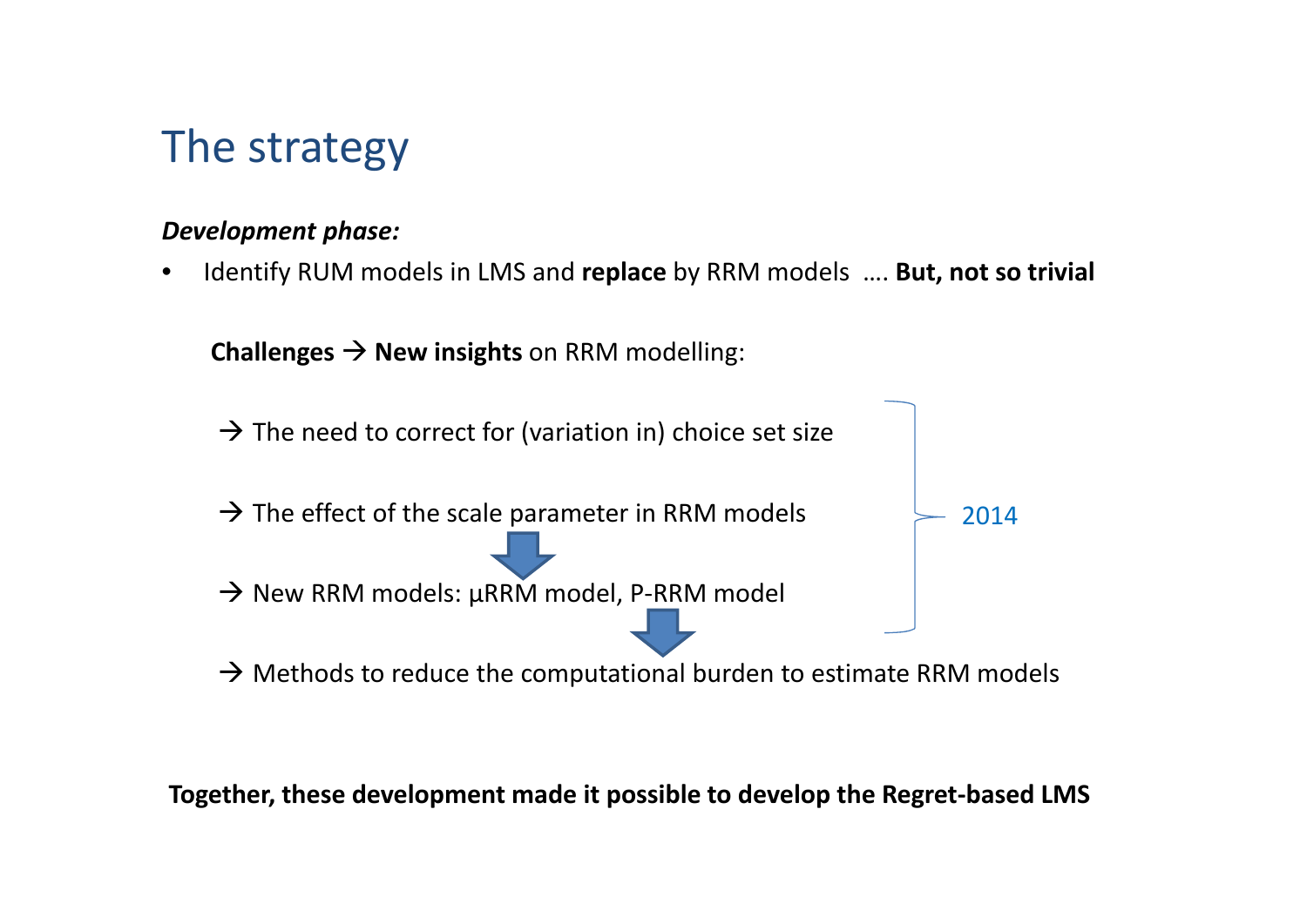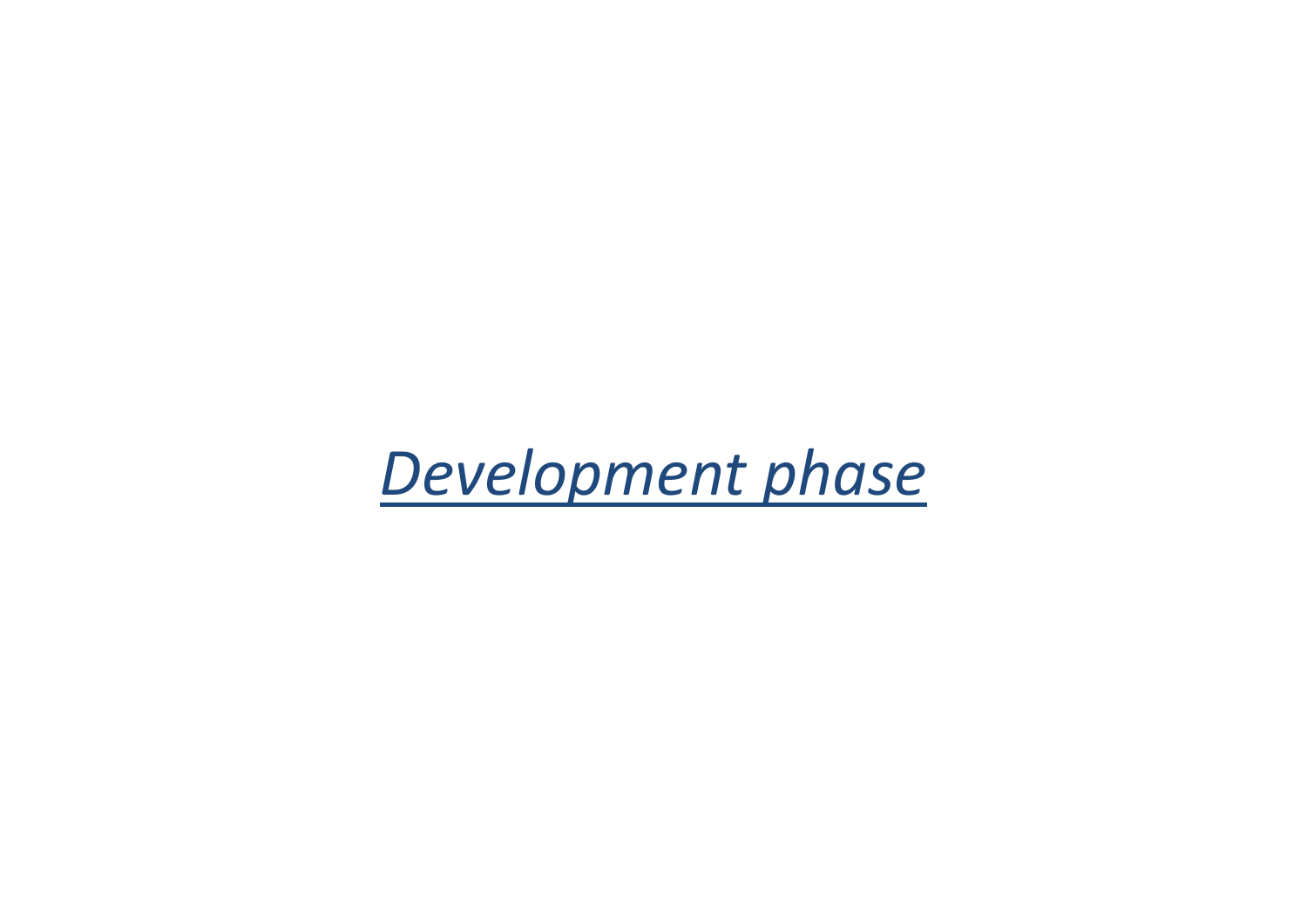## Identify RUM models

#### **The LMS**

- $\bullet$ ● Tour-based transport model
- •1406 Transport Analysis Zones
- $\bullet$ **•** Enumeration module (SES)
- $\qquad \qquad -$ Tour‐generation models: Binary logit
- $\overline{\phantom{a}}$ - MD models: Nested Logit
- $\overline{\phantom{a}}$  Assignment: static/pseudo dynamic assignment model

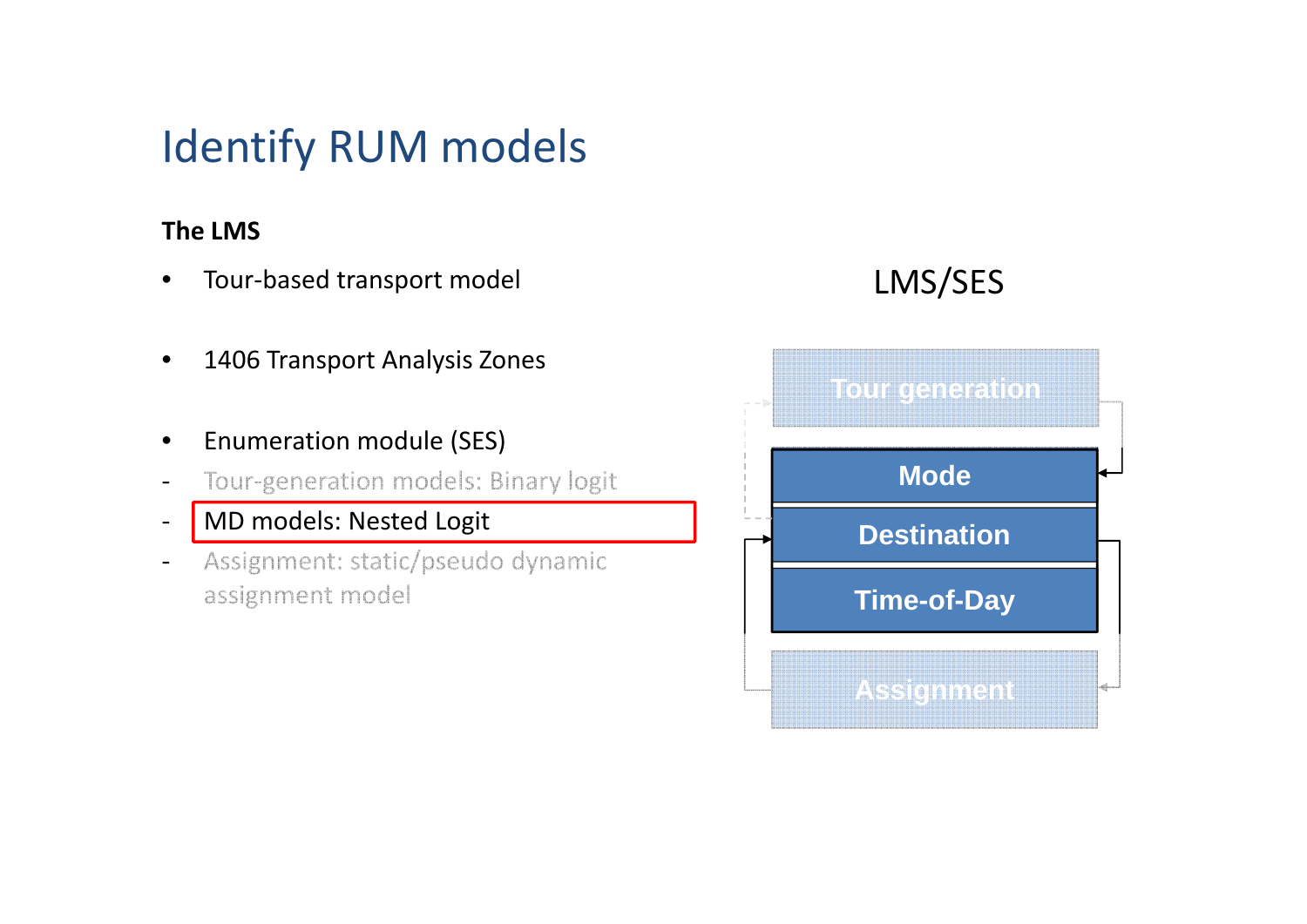## Identify RUM models

‐ The MD model has sub model for Train station choices. This model is **sequentially** estimated (rather than jointly estimated)

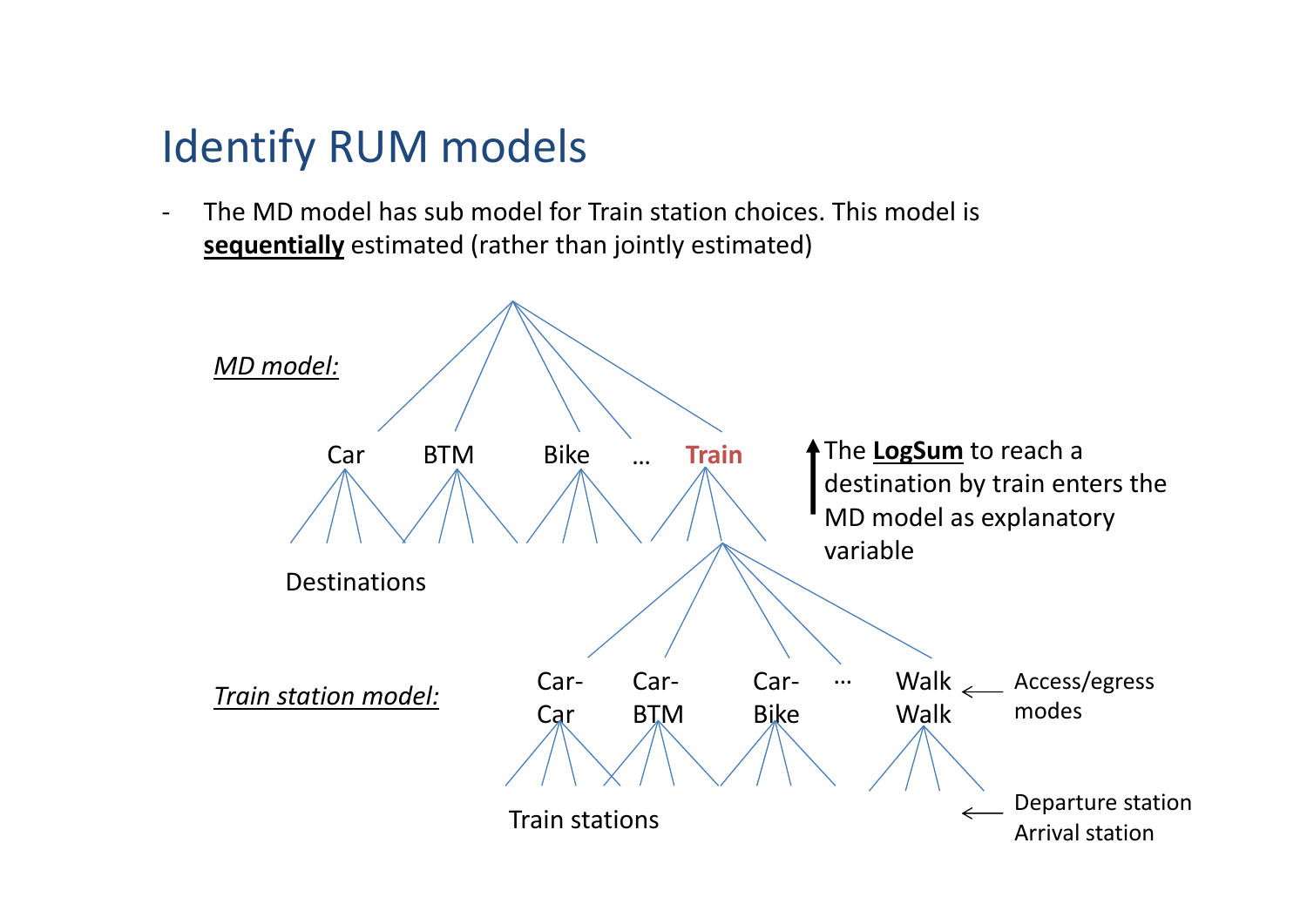•● RUM models have been replaced by P-RRM models

 $\rightarrow$  The P-RRM model postulates the strongest regret minimizing behaviour → Largest *difference* in postulated behaviour between RRM and RUM

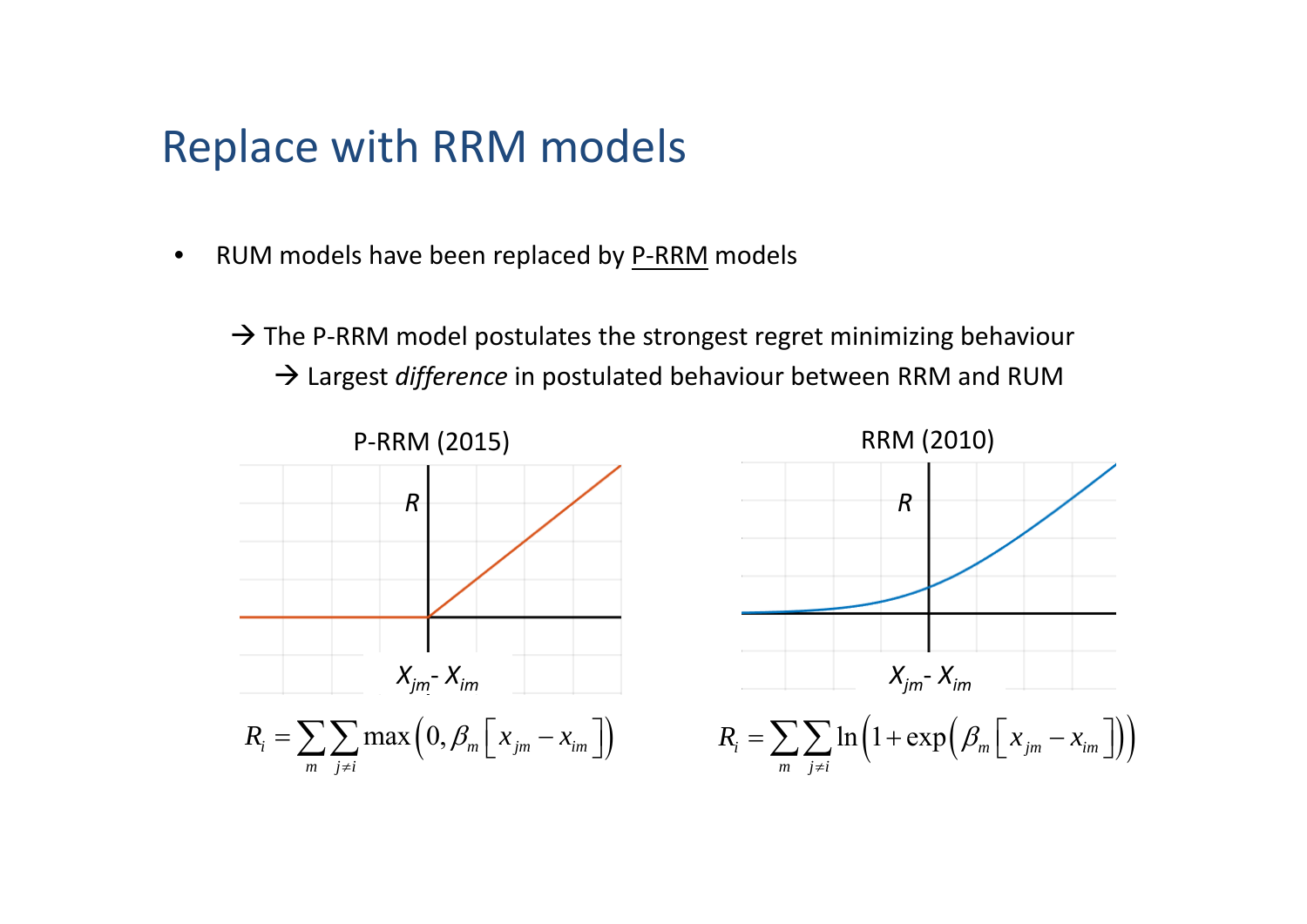$\bullet$ ● RUM models have been replaced by P-RRM models

 $\rightarrow$  The P-RRM model postulates the strongest regret minimizing behaviour  $\rightarrow$  Practical advantage: huge reduction in required computational efforts

$$
R_{i} = \sum_{m} \sum_{j \neq i} \max\left(0, \beta_{m} \left[x_{jm} - x_{im}\right]\right)
$$

In case, that we know the signs of the parameters  $\beta_{\rm m}$ , then

$$
R_{i} = \sum_{m} \beta_{m} \sum_{j \neq i} \max\left(0, \left[x_{jm} - x_{im}\right]\right) \quad \text{if} \quad \beta_{m} > 0
$$
  

$$
R_{i} = \sum_{m} \beta_{m} \sum_{j \neq i} \min\left(0, \left[x_{jm} - x_{im}\right]\right) \quad \text{if} \quad \beta_{m} < 0
$$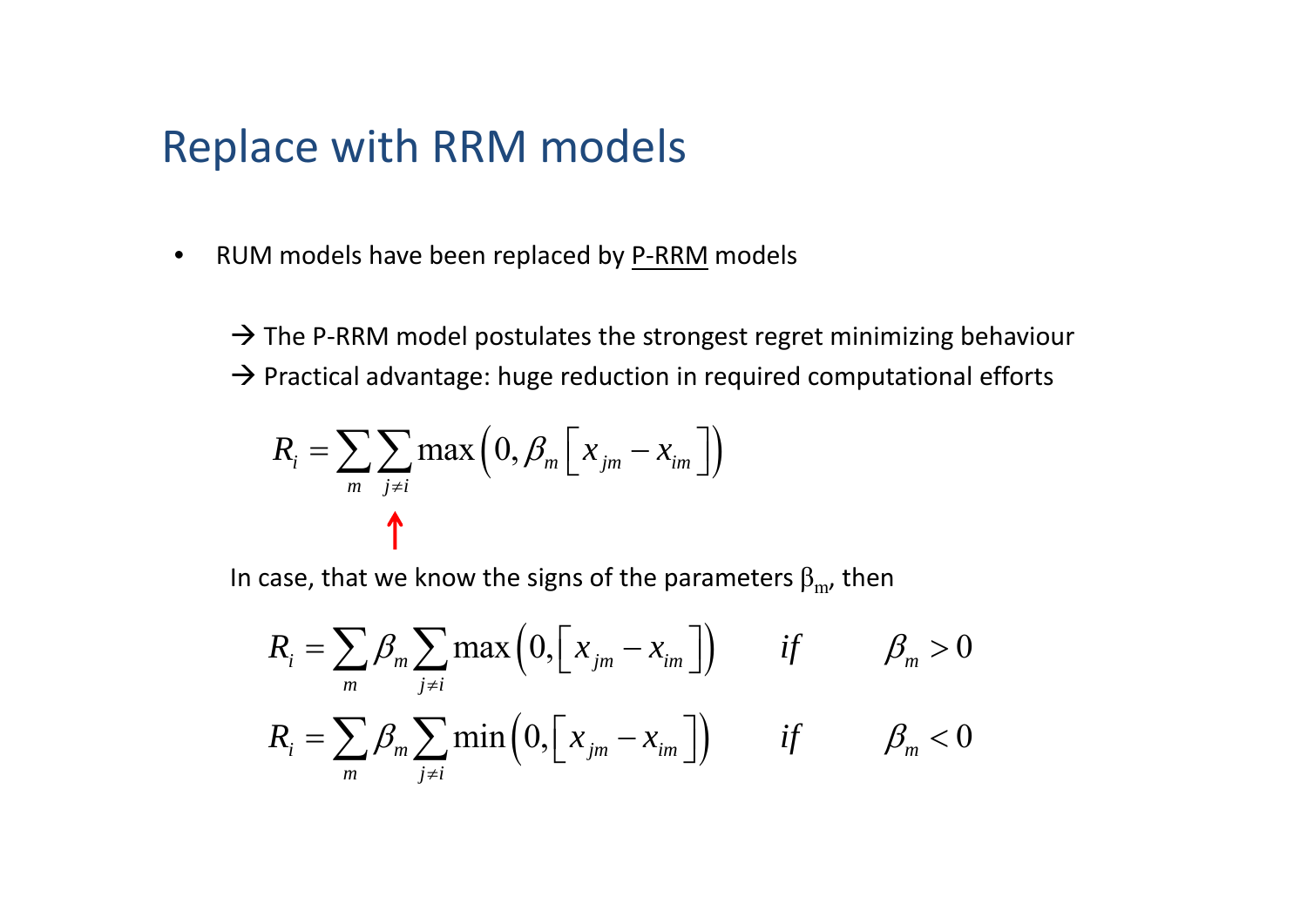•● RUM models have been replaced by P-RRM models

 $\rightarrow$  The P-RRM model postulates the strongest regret minimizing behaviour  $\rightarrow$  Practical advantage: huge reduction in required computational efforts

$$
R_{i} = \sum_{m} \beta_{m} x_{im}^{P-RRM} \qquad \text{where} \quad x_{im}^{P-RRM} = \begin{cases} \sum_{j \neq i} \max\left(0, \left[x_{jm} - x_{im}\right]\right) & \text{if} \quad \beta_{m} > 0\\ \sum_{j \neq i} \min\left(0, \left[x_{jm} - x_{im}\right]\right) & \text{if} \quad \beta_{m} < 0 \end{cases}
$$

- $x_{im}^{P-RRM}$  can be computed prior to the estimation  $\rightarrow$  Estimation time  $\sim$  Linear additive RUM
- Regret takes <sup>a</sup> linear‐additive form
	- $\rightarrow$  Smooth and globally concave LL
- $\rightarrow$  Moreover, by capitalizing on the linear structure of the P-RRM model we were able to develop techniques to further reduce computational efforts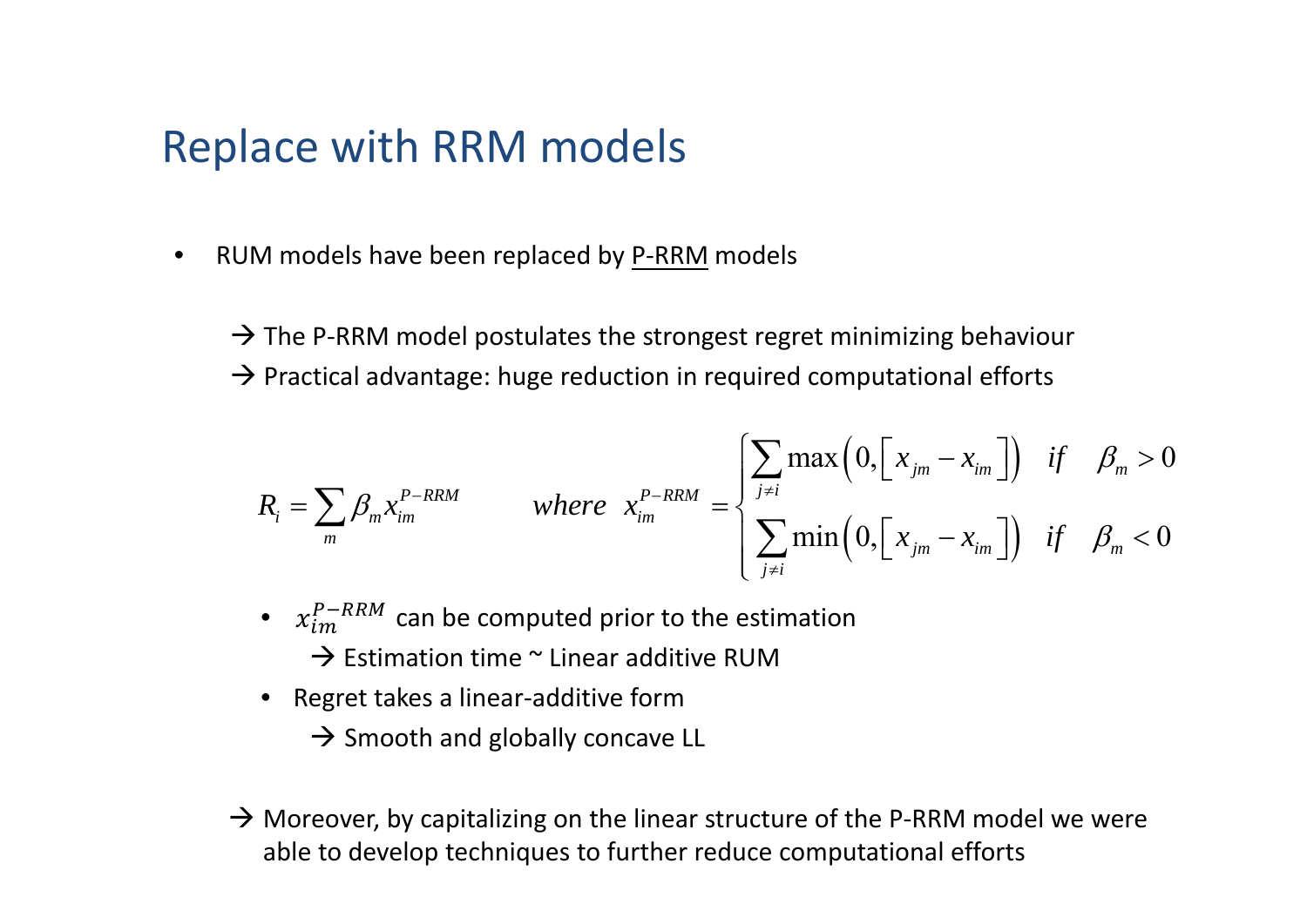$\bullet$ ● RUM models have been replaced by P-RRM models

 $\rightarrow$  The P-RRM model postulates the strongest regret minimizing behaviour  $\rightarrow$  Practical advantage: huge reduction in required computational efforts



 $\rightarrow$  Bottom line: feasible computational times  $\odot$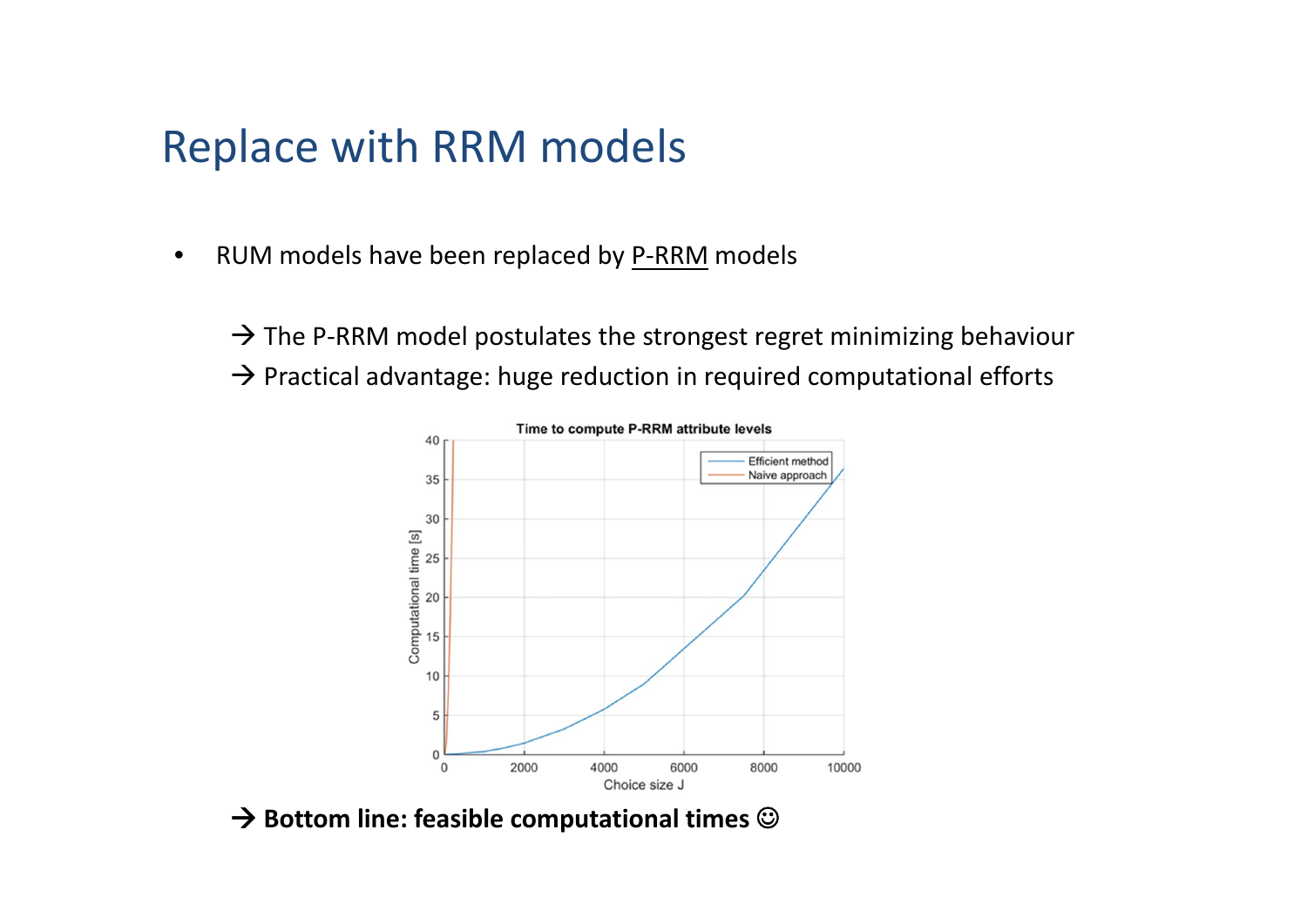- • For consistent comparison: the model specification of **RUM**‐LMS is adopted in the **RRM**‐LMS (thus, RRM model specifications not optimized for RRM)
- •Regret can only be experienced for *generic attributes*
- $\rightarrow$  Hybrid Utility-Regret specification:  $U_i = V_i R_i$

*Regret attributes Utility attributes*

- $\overline{\phantom{a}}$  *Travel cost‐ ASCs*
- *Travel time‐ Socio‐economic characteristics*
- ‐ *Travel distance‐ Driving license*
- *etc. ‐*

$$
\rightarrow
$$

$$
\rightarrow \qquad U_i = ASC_{\text{mode}} + D_1 + ... + D_k - \sum_{m} \beta_m \sum_{j \neq i} \max \left( 0, \left[ x_{jm} - x_{im} \right] \right)
$$

$$
U_i = ASC_{\text{train}} + \beta_{\text{TrLogSum}} \cdot LogSum_i
$$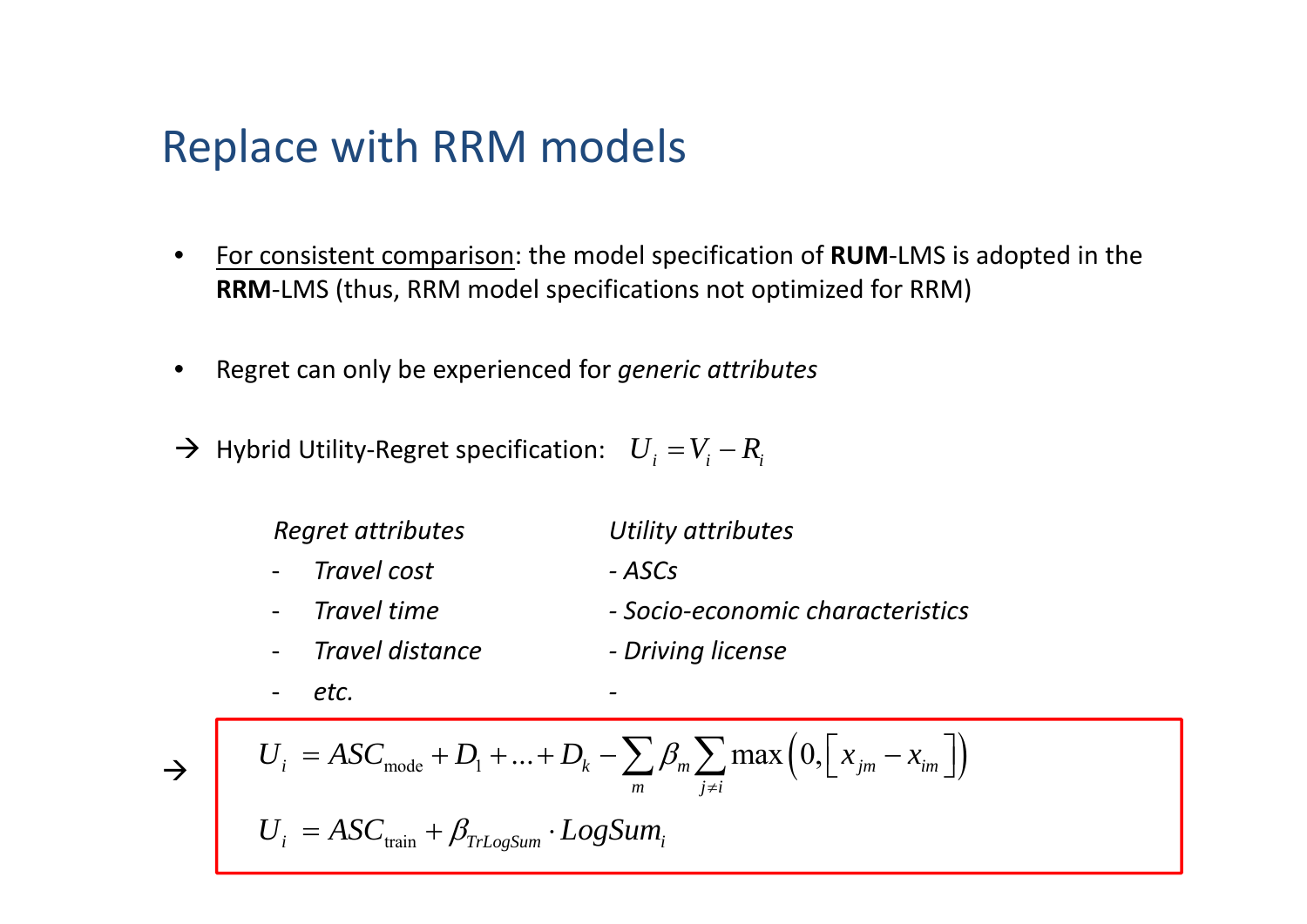# Results

# *Development phase*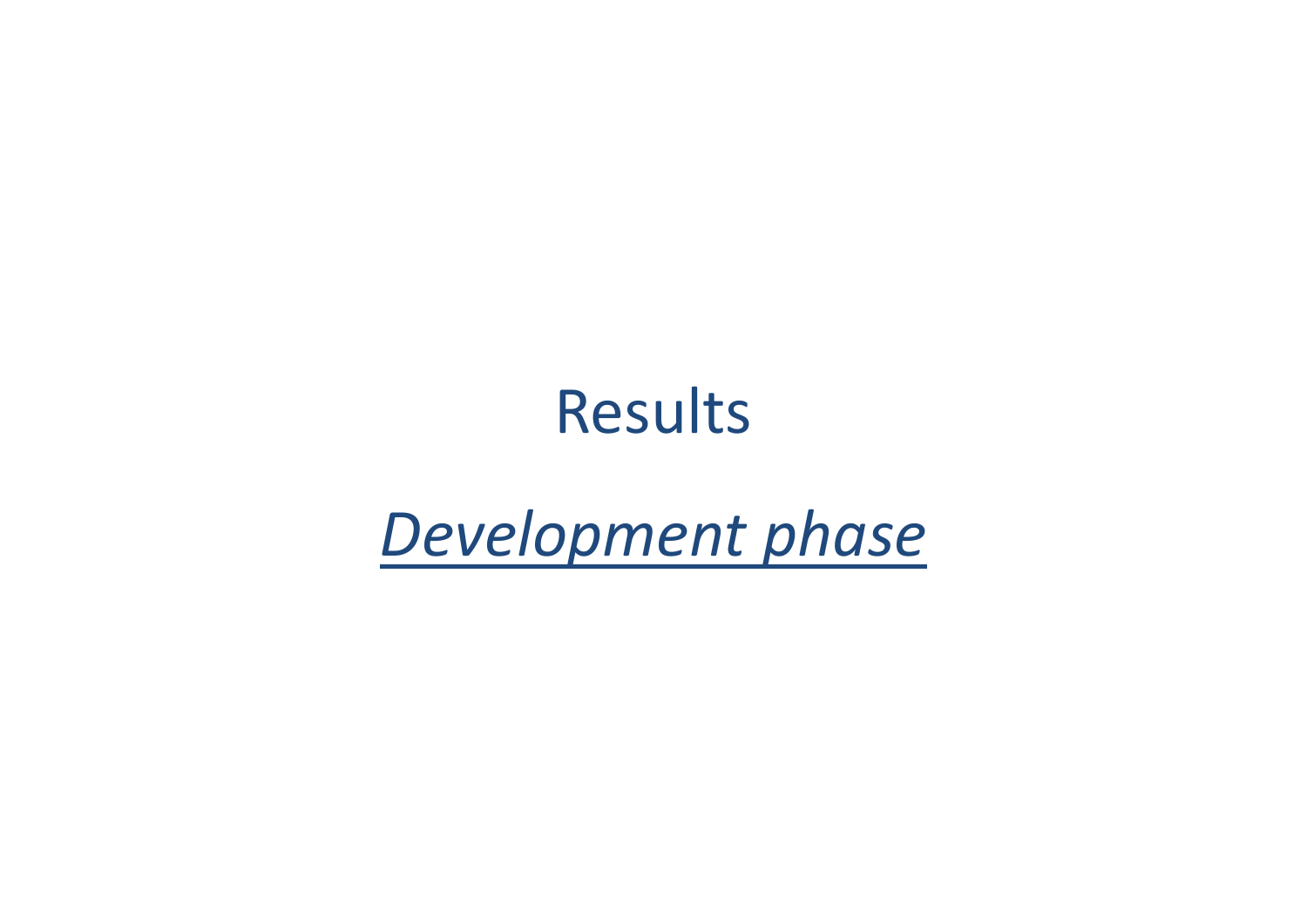## Estimation results

|                         | <b>Commute</b> | <b>Business</b> | <b>Education Shopping</b> |          | <b>Other</b> | Work-           | Work-        | Child-           | Child-       |
|-------------------------|----------------|-----------------|---------------------------|----------|--------------|-----------------|--------------|------------------|--------------|
|                         |                |                 |                           |          |              | <b>Business</b> | <b>Other</b> | <b>Education</b> | <b>Other</b> |
| No. obs                 | 33 803         | 3 100           | 8614                      | 24 0 39  | 36 206       | 1086            | 652          | 9 1 5 0          | 8095         |
| <b>LL RUM</b>           | $-136730$      | $-12305$        | $-24652$                  | $-61899$ | $-118272$    | $-4777$         | $-1467$      | $-16074$         | $-21596$     |
| <b>LL RRM</b>           | $-137001$      | $-12334$        | $-24790$                  | $-61985$ | $-119847$    | $-4811$         | $-1467$      | $-16071$         | $-21666$     |
| $LL_{RUM}$ - $LL_{RRM}$ | 271            | 29              | 138                       | 86       | 1575         | 34              | 0            | $-4$             | 70           |
| $\Delta L / obs$        | 0.008          | 0.009           | 0.016                     | 0.004    | 0.043        | 0.031           | 0.000        | 0.000            | 0.009        |

#### **Model fit:**

- Difference between LL RUM and LL P-RRM relatively small, especially ΔLL/No. obs
- $\bullet$ Moreover, it should be noted that model specifications are optimized for RUM
- $\bullet$ • Similar results are obtained for the Train station choice models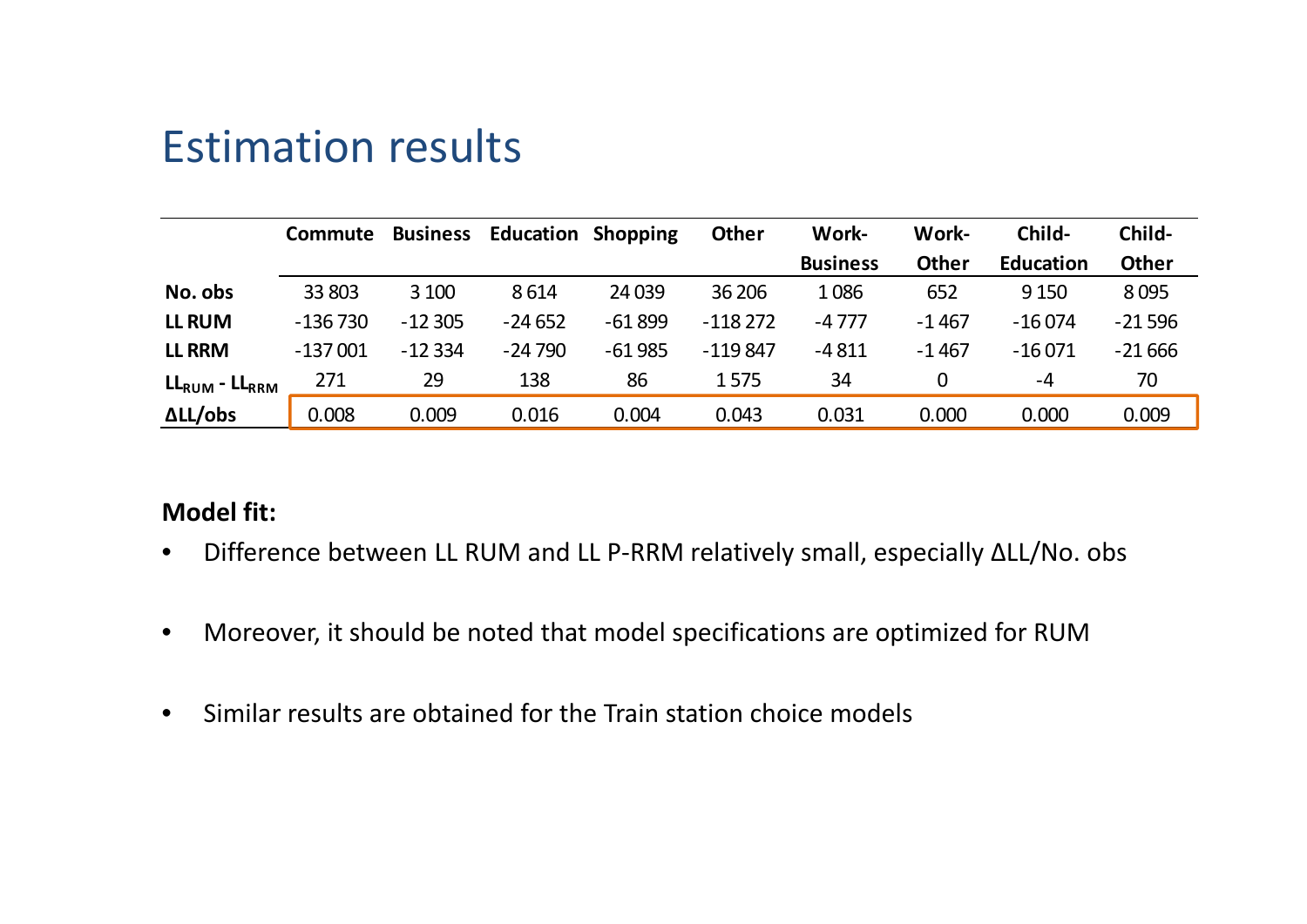## Estimation results

| <b>COMMUTE</b>         |               |            |                      |                |
|------------------------|---------------|------------|----------------------|----------------|
| <b>MODEL</b>           | <b>RUM</b>    |            | <b>P-RRM</b>         |                |
| No. observations       | 33 803        |            | 33 803               |                |
| Final LL               | $-136730$     |            | $-137001$            |                |
| No. parameters         | 85            |            | 85                   |                |
| $\rho^2$               | 0.495         |            | 0.494                |                |
| ASC_Car_driver         | 6.19          | (11.86)    | 5.32                 | (11.75)        |
| ASC_Car_passenger      | $-2.64$       | $(-6.05)$  | $-2.63$              | $(-6.73)$      |
| ASC_Train              | $-13.48$      | $(-28.36)$ | 1.19                 | (2.94)         |
| ASC_Bus_metro_tram     | $-3.77$       | $(-8.01)$  | $-3.37$              | $(-7.91)$      |
| ASC_Cycling            | 3.58          | (7.97)     | 3.21                 | (8.06)         |
| <b>Travel Time Car</b> | $-0.03$       | $(-37.59)$ | $-0.05$              | $(-40.48)$     |
| Travel Time Bus_metro  | $-0.04$       | $(-20.32)$ | $-0.03$              | $(-19.62)$     |
| Travel cost            | $-0.17$       | $(-20.63)$ | $-0.23$              | $(-25.54)$     |
| Distance cycling       | $-0.19$       | $(-62.73)$ | $-0.23$              | $(-62.92)$     |
| Distance walking       | $-0.87$       | $(-4.35)$  | $-1.00$              | $(-4.41)$      |
| IntraCd                | $-1.09$       | $(-5.73)$  | $-1.10$              | $(-6.16)$      |
| <b>IntraPs</b>         | $-0.29$       | $(-1.36)$  | $-0.30$              | $(-1.44)$      |
| <b>IntraBt</b>         | $-2.54$       | $(-9.18)$  | $-2.59$              | $(-9.68)$      |
| <b>TrLogsum</b>        | 0.74          | (45.03)    | 0.85                 | (44.74)        |
| CdCBD75                | $-0.41$       | $(-7.51)$  | $-0.64$              | $(-12.04)$     |
| <b>NoWrkDst</b>        | $-0.02$       | $(-17.54)$ | $-0.02$              | $(-17.42)$     |
| PartWrkDst             | $-0.02$       | $(-27.87)$ | $-0.02$              | $(-28.09)$     |
| OVCarCo0               | 0.43          | (2.88)     | 0.57                 | (4.27)         |
| CdLicNoCar             | $-10.85$      | $(-16.53)$ | $-9.54$              | $(-16.83)$     |
| CdMale                 | 0.80          | (11.27)    | 0.69                 | (11.17)        |
| <b>BtMale</b>          | $-0.96$       | $(-6.07)$  | $-0.86$              | $(-6.17)$      |
| CdStudent              | $-1.21$       | $(-3.68)$  | $-1.08$              | $(-3.76)$      |
| $\mathsf{P}$           | $\sim$ $\sim$ | 121        | $\sim$ $\sim$ $\sim$ | $\overline{2}$ |

ASCs are in same order of magnitude, with the **exception of the ASC for Train**

In line with expectations: RRM en RUM taste parameters are different from one another

Most other constants and dummy variables have the same sign, and by and large the same size.

#### Including TrLogsum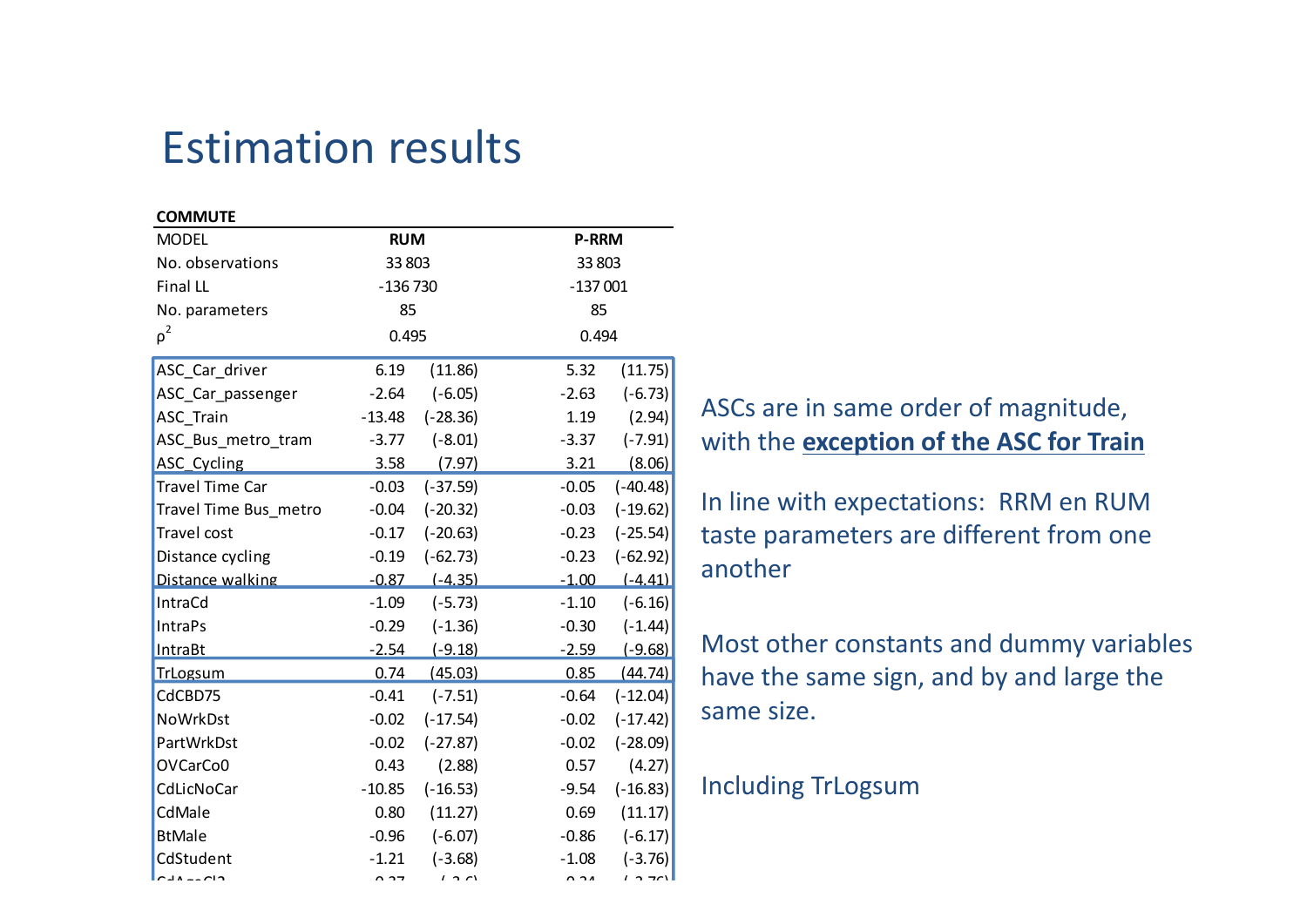# Results

# *Analysis phase: Base year*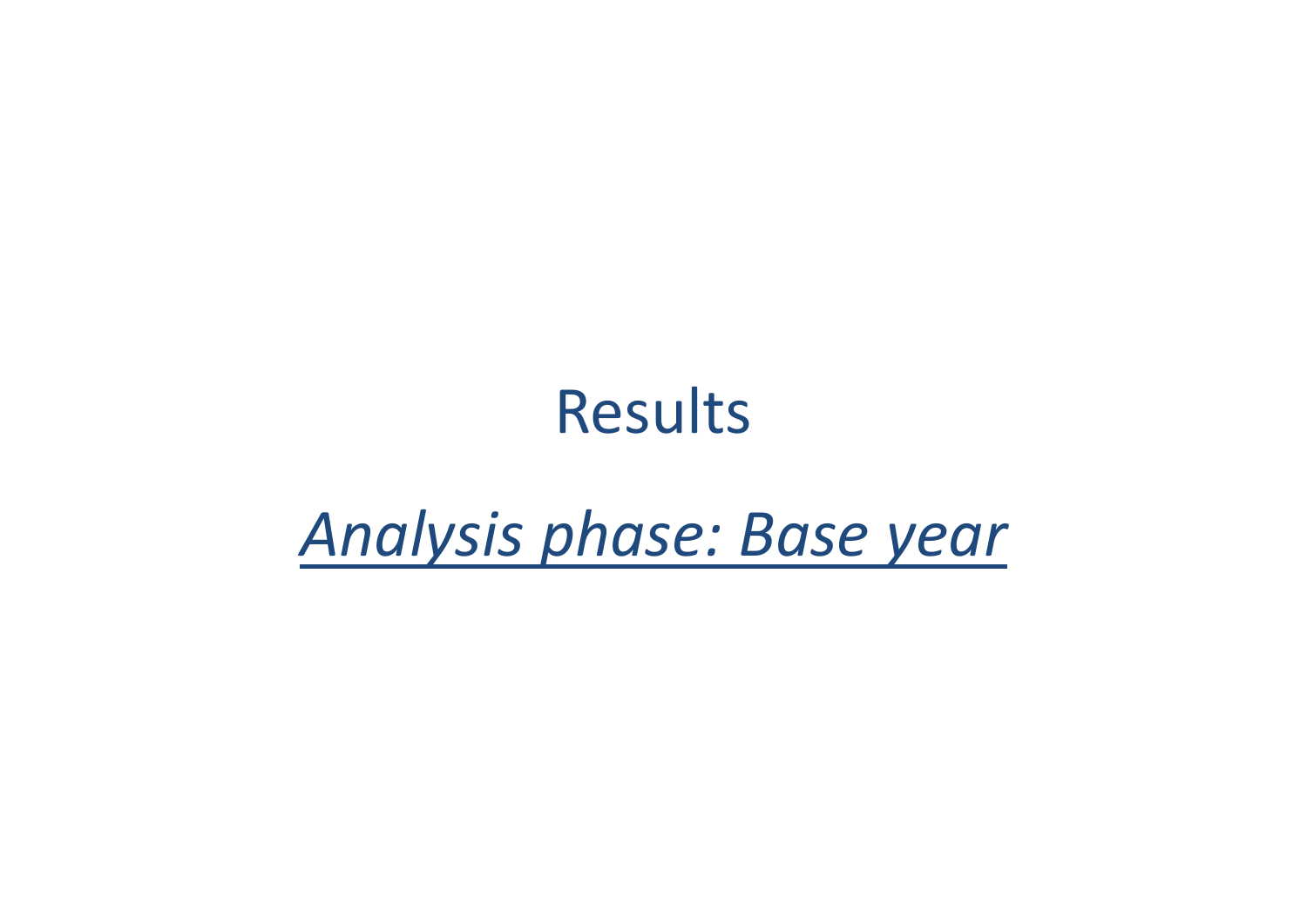## Base year forecasts (tours)

#### **RUM/MON**

|                 | Train | Car driver Car passenger |      | <b>BTM</b> | Bike | Walk |
|-----------------|-------|--------------------------|------|------------|------|------|
| Education       | 1.12  | 0.94                     | 1.04 | 0.94       | 1.08 | 0.85 |
| Commute         | 1.17  | 1.07                     | 1.17 | 1.06       | 1.14 | 1.10 |
| <b>Business</b> | 0.92  | 1.15                     | 1.15 | 1.14       | 1.28 | 1.23 |
| Shopping        | 1.18  | .04                      | 1.14 | 1.17       | 1.16 | 1.03 |
| Other           | 1.19  | 1.08                     | 1.18 | 1.15       | 1.13 | 1.00 |
| Total           | 1.15  | 1.07                     | 1.16 | 1.06       | 1.13 | 1.02 |
| <b>RMSE</b>     | 0.15  | 0.09                     | 0.14 | 0.13       | 0.17 | 0.13 |

#### **RRM/MON**

|                 | Train | Car driver Car passenger |      | <b>BTM</b> | Bike | Walk |
|-----------------|-------|--------------------------|------|------------|------|------|
| Education       | 1.04  | 0.93                     | 1.03 | 1.02       | 1.08 | 0.84 |
| Commute         | 1.11  | 1.07                     | 1.14 | 1.28       | 1.13 | 1.07 |
| <b>Business</b> | 0.81  | 1.17                     | 1.05 | 1.14       | 1.21 | 1.16 |
| Shopping        | 1.16  | 1.04                     | 1.13 | 1.24       | 1.16 | 1.03 |
| Other           | 1.15  | 1.08                     | 1.18 | 1.08       | 1.13 | 1.01 |
| Total           | 1.08  | 1.07                     | 1.15 | 1.16       | 1.13 | 1.01 |
| <b>RMSE</b>     | 0.14  | 0.10                     | 0.12 | 0.18       | 0.15 | 0.11 |

#### **RRM/RUM**

|                 | Train | Car driver Car passenger |      | <b>BTM</b> | <b>B</b> ike | Walk     |
|-----------------|-------|--------------------------|------|------------|--------------|----------|
| Education       | 0.93  | 0.99                     | 0.99 | 1.09       | 1.00         | 0.99     |
| Commute         | 0.95  | 00.1                     | 0.98 | 1.20       | 0.99         | 0.98     |
| <b>Business</b> | 0.88  | 1.02                     | 0.91 | 1.00       | 0.94         | 0.95     |
| <b>Shopping</b> | 0.99  | 1.00                     | 0.99 | l.06       | 1.00         | $1.00\,$ |
| Other           | 0.97  | 00.1                     | 1.00 | 0.94       | 1.00         | 1.00     |
| Total           | 0.94  | 00.1                     | 0.99 | 1.09       | 00.1         | 1.00     |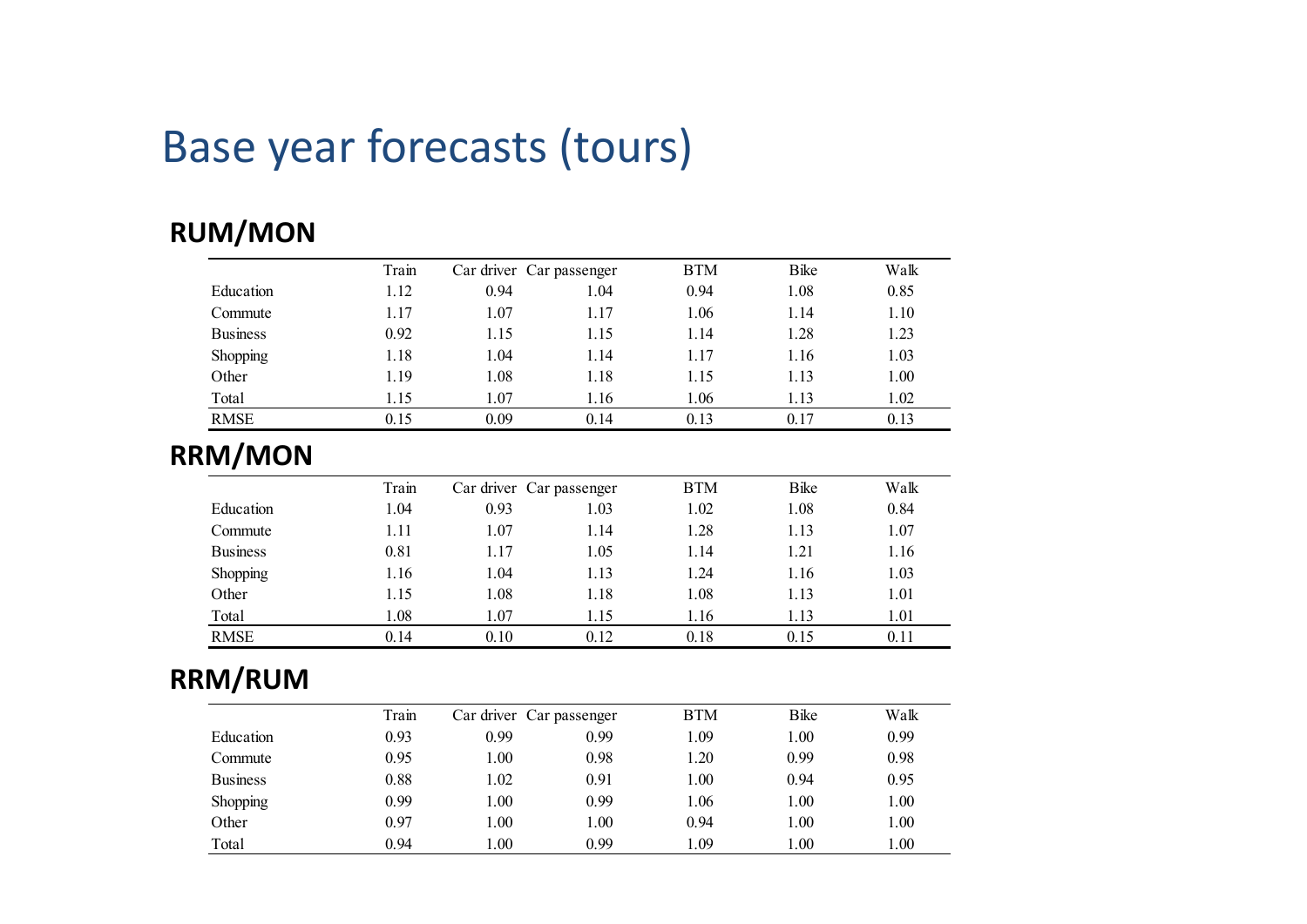## Base year forecasts (tours)

#### **RUM/MON**

|                 | Train | Car driver Car passenger |      | <b>BTM</b> | Bike |                                 |
|-----------------|-------|--------------------------|------|------------|------|---------------------------------|
| Education       | 1.12  | 0.94                     | 1.04 | 0.94       | 1.08 | <b>Differences between RUM-</b> |
| Commute         | 1.17  | 1.07                     | 1.17 | 1.06       | 1.14 | <b>LMS and RRM-LMS mostly</b>   |
| <b>Business</b> | 0.92  | 1.15                     | 1.15 | 1.14       | 1.28 |                                 |
| Shopping        | 1.18  | 0.04                     | 1.14 | 1.17       | 1.16 | small                           |
| Other           | 1.19  | 0.08                     | 1.18 | 1.15       | 1.13 |                                 |
| Total           | 1.15  | 07                       | 1.16 | 1.06       | 1.13 |                                 |
| <b>RMSE</b>     | 0.15  | 0.09                     | 0.14 | 0.13       | 0.17 |                                 |

**RRM/MON**

|                 | Train | Car driver Car passenger |      | <b>BTM</b> | <b>B</b> ike | considerable           |
|-----------------|-------|--------------------------|------|------------|--------------|------------------------|
| Education       | 1.04  | 0.93                     | 1.03 | 1.02       | 1.08         |                        |
| Commute         | 1.11  | 1.07                     | 1.14 | 1.28       | 1.13         |                        |
| <b>Business</b> | 0.81  | 1.17                     | 1.05 | 1.14       | 1.21         | In particular for:     |
| Shopping        | 1.16  | 1.04                     | 1.13 | 1.24       | 1.16         | Train                  |
| Other           | 1.15  | 1.08                     | 1.18 | 1.08       | 1.13         |                        |
| Total           | 1.08  | l.07                     | 1.15 | 1.16       | 1.13         | <b>BTM</b>             |
| <b>RMSE</b>     | 0.14  | 0.10                     | 0.12 | 0.18       | 0.15         | <b>D</b> ought and the |

#### **RRM/RUM**

|                 | Train |        | Car driver Car passenger | <b>BTM</b> | <b>B</b> ike |
|-----------------|-------|--------|--------------------------|------------|--------------|
| Education       | 0.93  | 0.99   | 0.99                     | 1.09       | 1.00         |
| Commute         | 0.95  | $00$ . | 0.98                     | 1.20       | 0.99         |
| <b>Business</b> | 0.88  | 1.02   | 0.91                     | 1.00       | 0.94         |
| Shopping        | 0.99  | 00.1   | 0.99                     | 1.06       | 1.00         |
| Other           | 0.97  | 00.1   | 1.00                     | 0.94       | 1.00         |
| Total           | 0.94  | 00.1   | 0.99                     | 1.09       | 1.00         |

# **But at several occasions**

- $\bullet$ **•** Train
- $\bullet$ **BTM**
- **Business**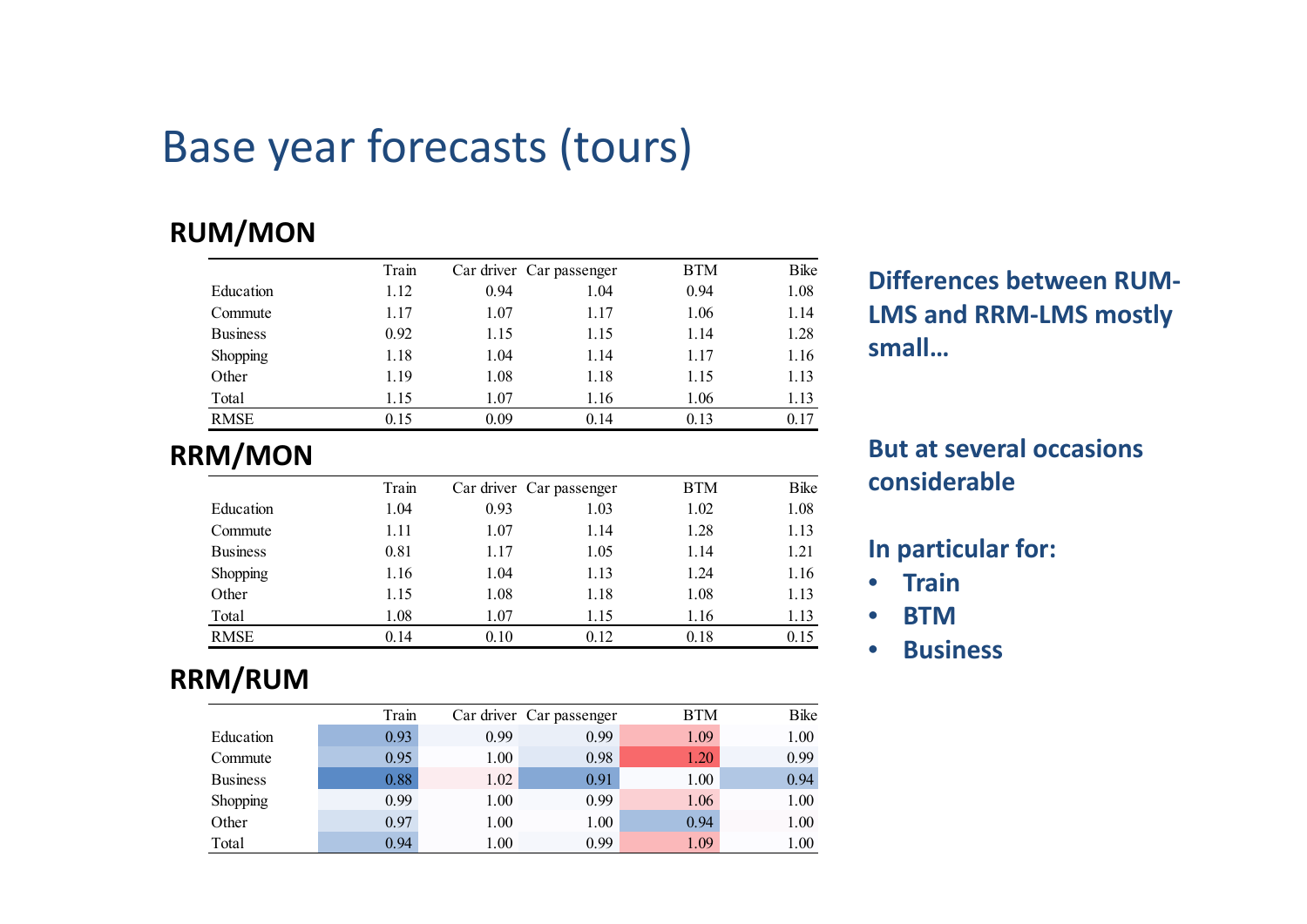## Elasticities

|                            | Commute<br><b>RUM-RRM</b> |         | <b>Business</b> |         |                | Education |                | <b>Shopping</b> | Other          |         | Total          |         |
|----------------------------|---------------------------|---------|-----------------|---------|----------------|-----------|----------------|-----------------|----------------|---------|----------------|---------|
|                            |                           |         | <b>RUM-RRM</b>  |         | <b>RUM-RRM</b> |           | <b>RUM-RRM</b> |                 | <b>RUM-RRM</b> |         | <b>RUM-RRM</b> |         |
| <b>Car driver Cost</b>     | $-0.51$                   | $-0.53$ | $-0.17$         | $-0.10$ |                |           | $-0.46$        | $-0.52$         | $-0.29$        | $-0.37$ | $-0.41$        | $-0.44$ |
| <b>Car driver time</b>     | $-0.88$                   | $-0.82$ | $-0.88$         | $-0.75$ | $-1.54$        | $-1.54$   | $-1.35$        | $-1.26$         | $-1.32$        | $-1.18$ | $-1.02$        | $-0.93$ |
| Car passenger time         | $-1.50$                   | $-1.48$ | $-1.05$         | $-0.91$ | $-1.68$        | $-1.82$   | $-1.93$        | $-1.90$         | $-1.55$        | $-1.49$ | $-1.59$        | $-1.54$ |
| <b>BTM Cost</b>            | $-0.55$                   | $-0.65$ | $-0.12$         | $-0.08$ |                |           | $-0.54$        | $-0.67$         | $-0.24$        | $-0.29$ | $-0.30$        | $-0.36$ |
| <b>BTM</b> in-vehicle time | $-0.81$                   | $-0.80$ | $-0.88$         | $-0.94$ | $-1.03$        | $-1.10$   | $-0.96$        | $-0.86$         | $-0.81$        | $-0.80$ | $-0.90$        | $-0.92$ |
| <b>Train Cost</b>          | $-0.91$                   | $-0.97$ | $-0.07$         | $-0.09$ |                |           | $-0.99$        | $-0.96$         | $-0.69$        | $-0.70$ | $-0.59$        | $-0.63$ |
| <b>Train time</b>          | $-0.74$                   | $-0.81$ | $-0.41$         | $-0.51$ | $-1.02$        | $-1.13$   | $-0.50$        | $-0.52$         | $-0.45$        | $-0.47$ | $-0.77$        | $-0.84$ |
| <b>Train Frequency</b>     | 0.70                      | 0.16    | 0.51            | 0.11    | 0.47           | 0.16      | 0.29           | 0.09            | 0.25           | 0.10    | 0.57           | 0.15    |

#### **Elasticities of passenger kilometres**

- $\bullet$ Many elasticities are by and large of similar size under RUM and RRM: ΔE<|0.1|
- $\bullet$ However, there are substantial differences in Train frequency elasticities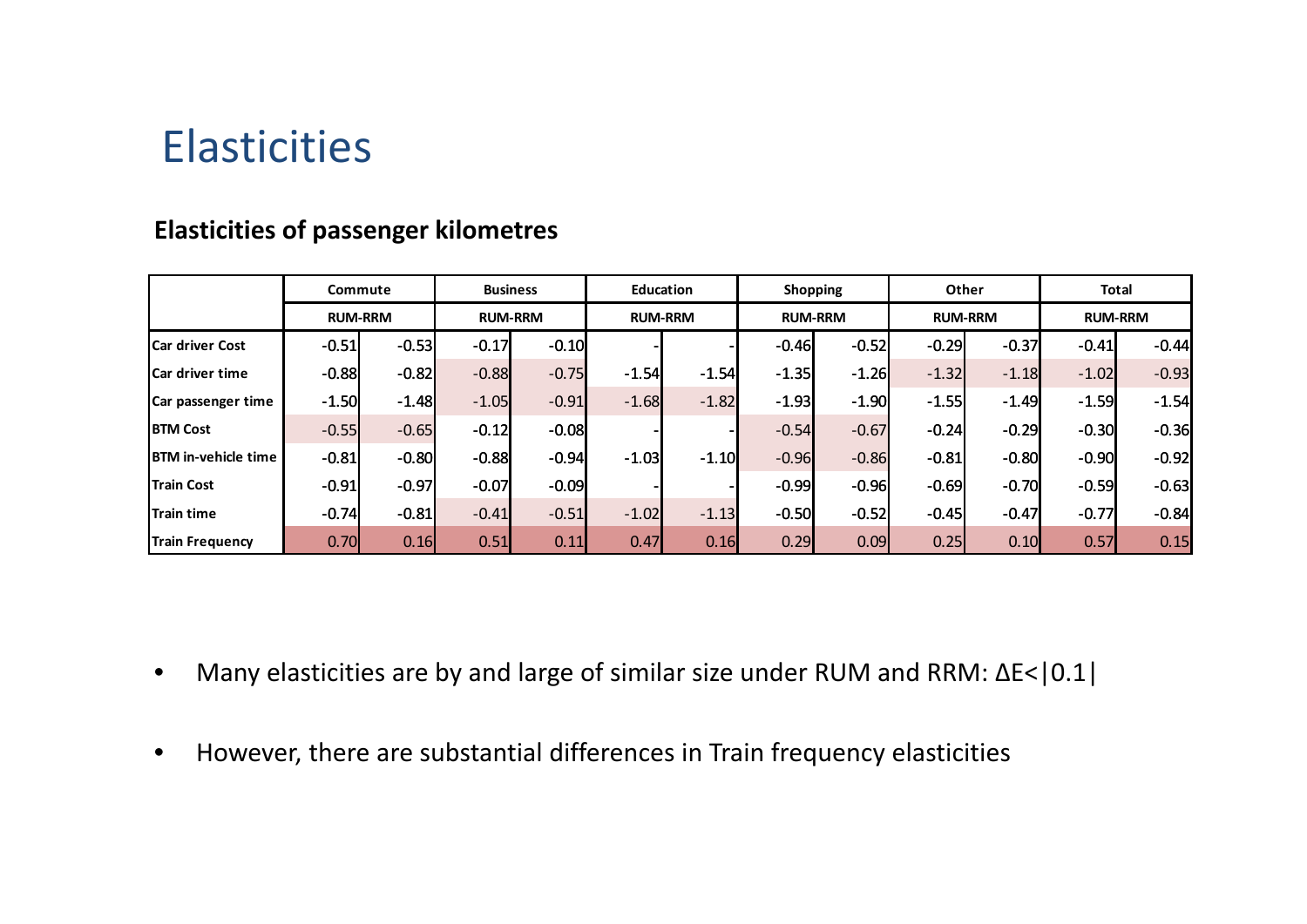# Results

# Analysis phase: Case study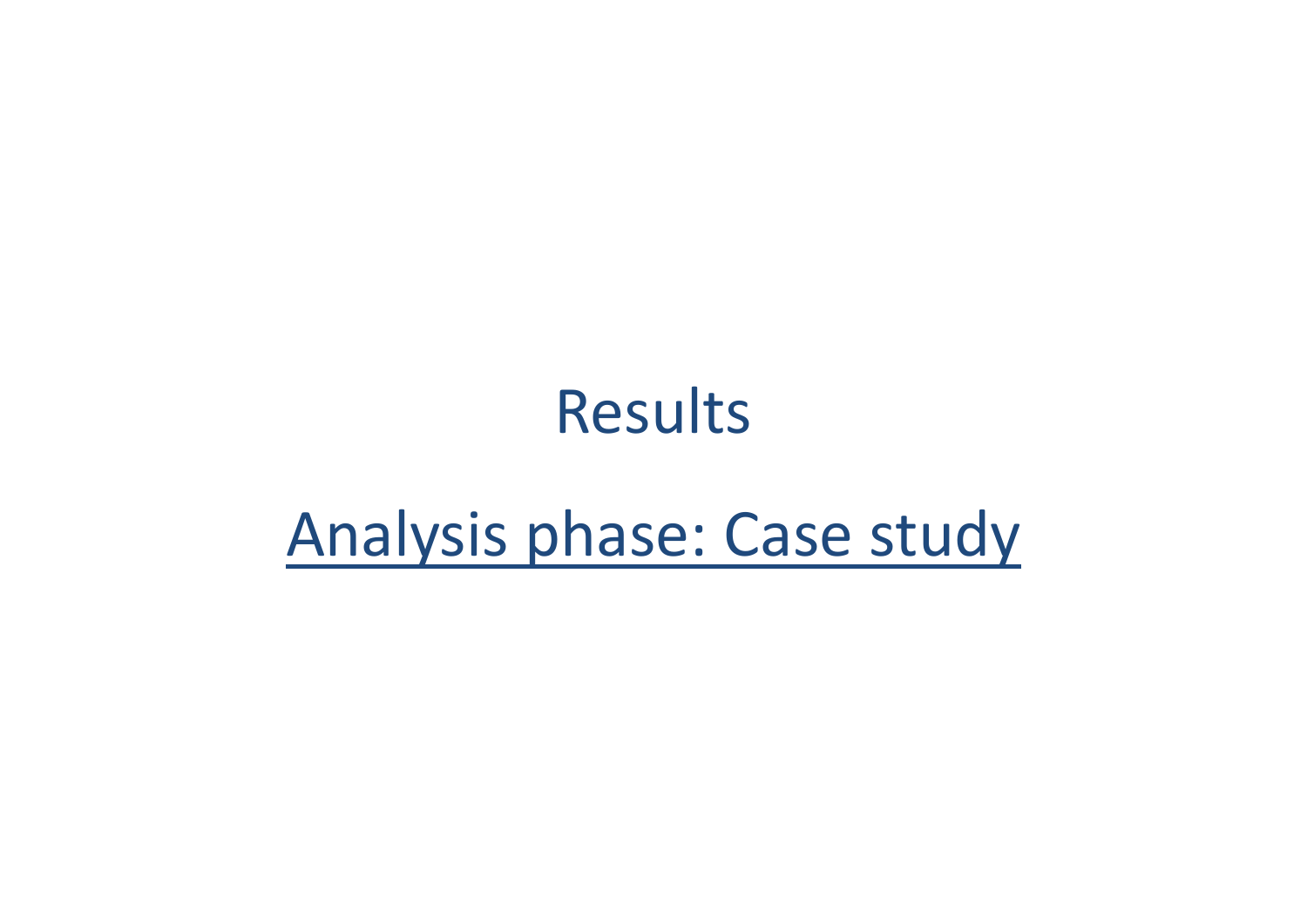- $\bullet$  High Frequency Rail (HFR) scenario involves <sup>a</sup> substantial increase intensity of trains on main trajectories
- $\bullet$  Motivations to choice this case study:
	- Pragmatic: relatively little efforts needed to implement scenario
	- Political: not so sensitive topic (anymore)
	- Expect relatively large differences

 $\bullet$  Given our research objective, absolute levels are not relevant. Therefore, we look at the difference in the percentage increase:

$$
{}^{0}\!\!\!/\Omega Q=\frac{Q_{HFR}^{2030}-Q_{NO~HFR}^{2030}}{Q_{Base}^{2010}}
$$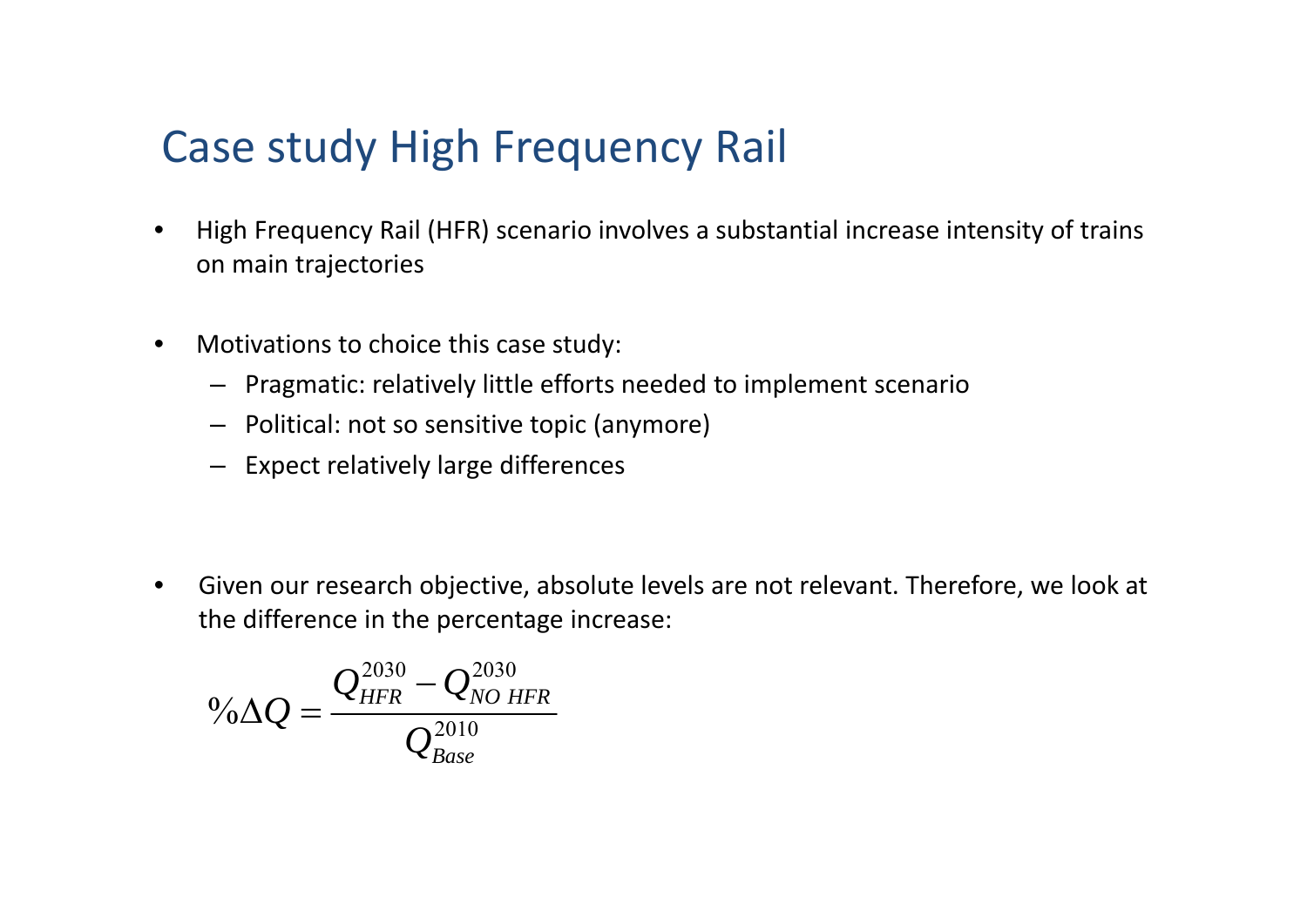|                 | <b>A%Passenger kilometres RUM</b> |            |               |            |              |         |       |
|-----------------|-----------------------------------|------------|---------------|------------|--------------|---------|-------|
|                 | Train                             | Car driver | Car passenger | <b>BTM</b> | <b>B</b> ike | Walk    | Total |
| Education       | 0.15                              | $-0.02$    | $-0.01$       | $-0.03$    | $-0.01$      | $-0.01$ | 0.05  |
| Commute         | 0.26                              | $-0.01$    | $-0.01$       | $-0.03$    | $-0.02$      | $-0.02$ | 0.03  |
| <b>Business</b> | 0.16                              | 0.00       | $-0.01$       | $-0.01$    | $-0.01$      | $-0.01$ | 0.01  |
| Shopping        | 0.12                              | 0.00       | 0.00          | 0.00       | 0.00         | 0.00    | 0.01  |
| Other           | 0.08                              | 0.00       | 0.00          | 0.00       | 0.00         | 0.00    | 0.01  |
|                 |                                   |            |               |            |              |         |       |
| Total           | 0.20                              | $-0.01$    | 0.00          | $-0.03$    | $-0.01$      | 0.00    | 0.02  |
|                 | <b>A%Passenger kilometres RRM</b> |            |               |            |              |         |       |
|                 | Train                             | Car driver | Car passenger | <b>BTM</b> | Bike         | Walk    | Total |
| Education       | 0.10                              | $-0.01$    | $-0.01$       | $-0.02$    | $-0.01$      | $-0.01$ | 0.03  |
| Commute         | 0.15                              | $-0.01$    | $-0.01$       | $-0.01$    | $-0.01$      | $-0.01$ | 0.01  |
| <b>Business</b> | 0.08                              | 0.00       | 0.00          | $-0.01$    | 0.00         | 0.00    | 0.00  |
| Shopping        | 0.08                              | 0.00       | 0.00          | 0.00       | 0.00         | 0.00    | 0.00  |
| Other           | 0.04                              | 0.00       | 0.00          | 0.00       | 0.00         | 0.00    | 0.00  |
|                 |                                   |            |               |            |              |         |       |
| Total           | 0.12                              | 0.00       | 0.00          | $-0.01$    | 0.00         | 0.00    | 0.01  |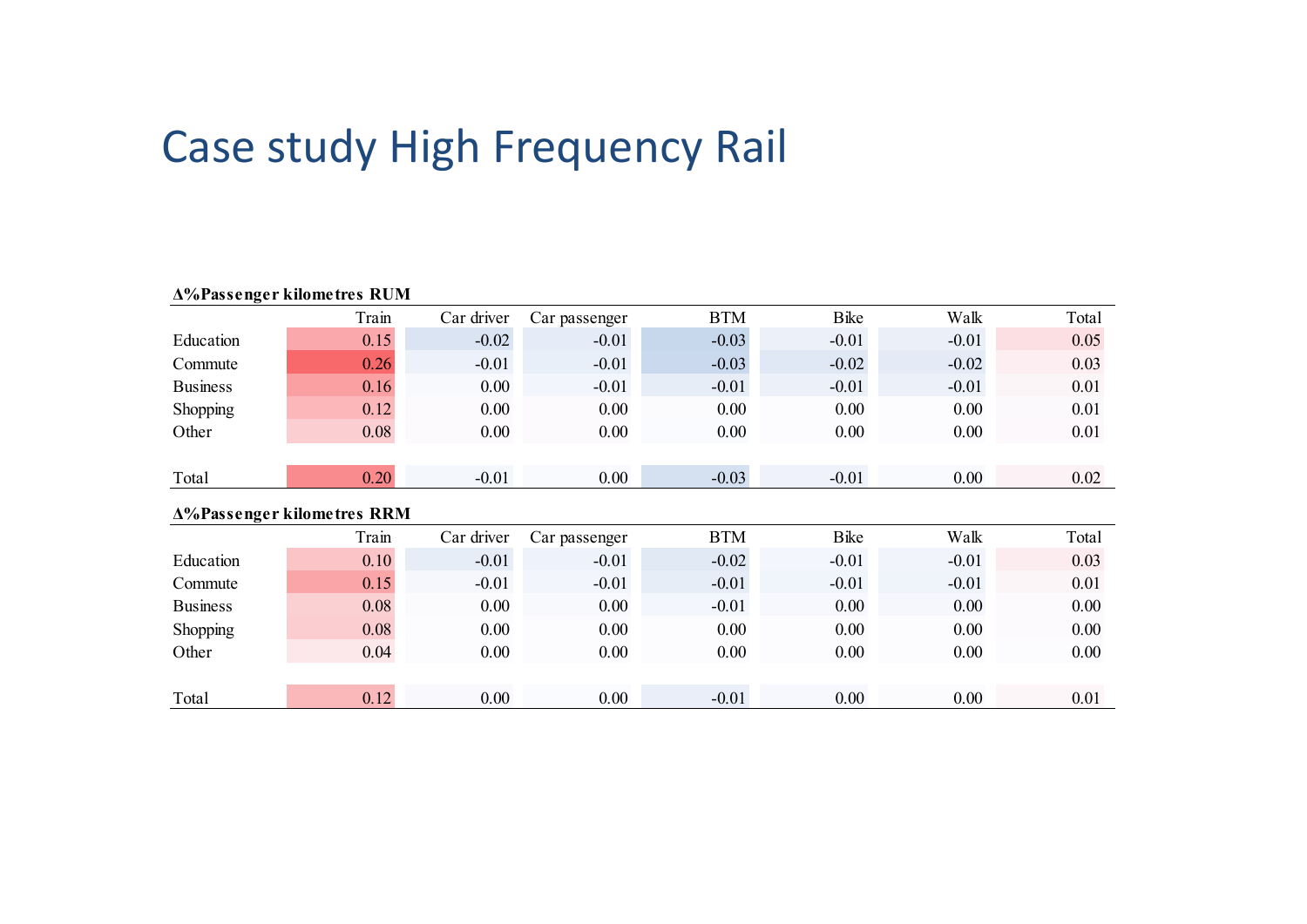- $\bullet$  **Observations:**
	- Both models predict <sup>a</sup> strong increase in train travel demand (in line with expectations)
	- Relative increases across travel purposes are consistent: highest growth for commute, followed by Business and Education
- $\rightarrow$  The RRM‐LMS is **relatively** less sensitive towards the HFR policy than the RUM‐ LMS

This is especially noteworthy given the fact that the model fits for the RUM and RRM models were by and large the same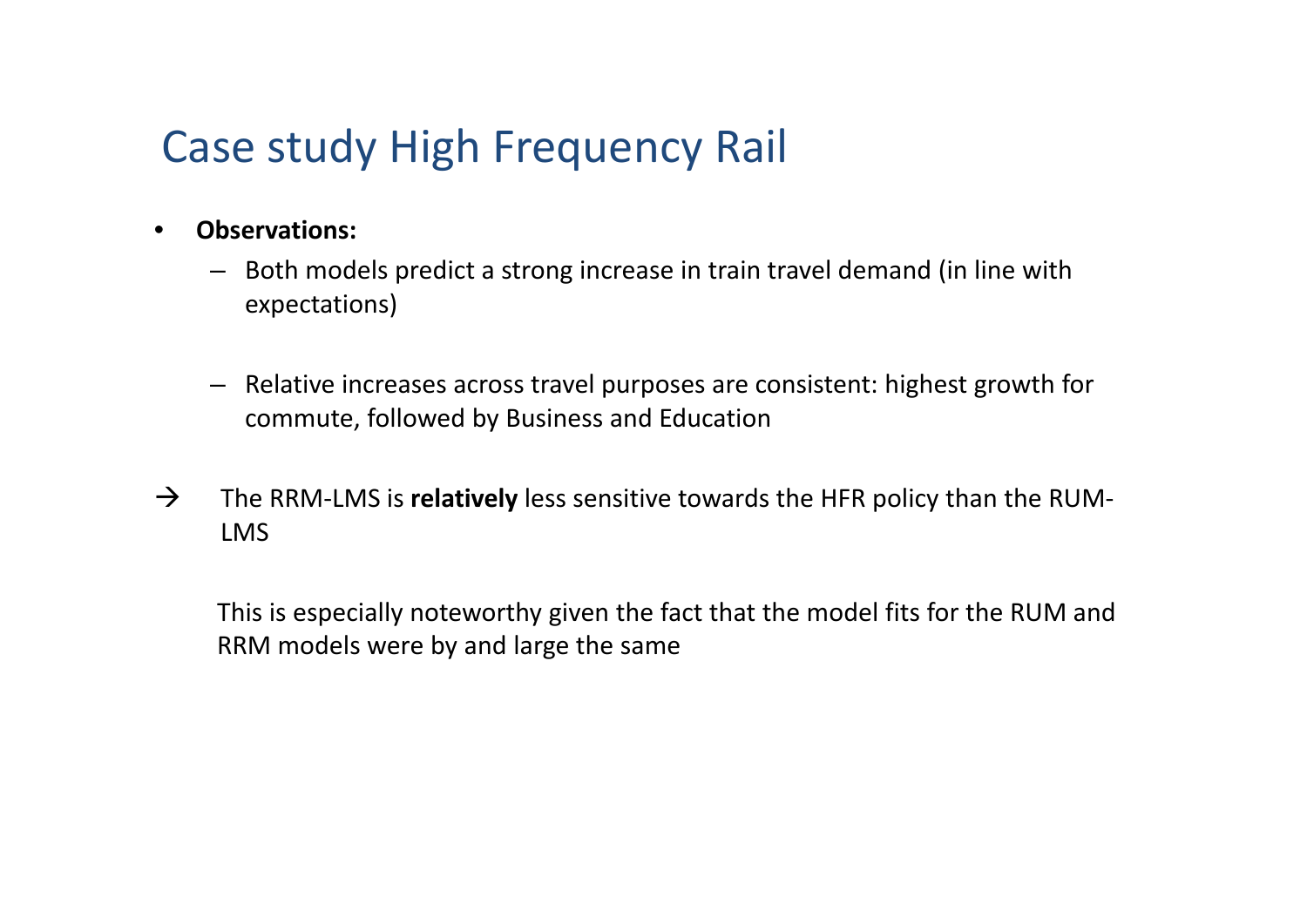- $\bullet$  **Explanations:**
	- **1. The effect of general ('across‐the‐board') improvements in RRM models**
	- **2. Sequential estimation of RRM models**
	- **3. …?**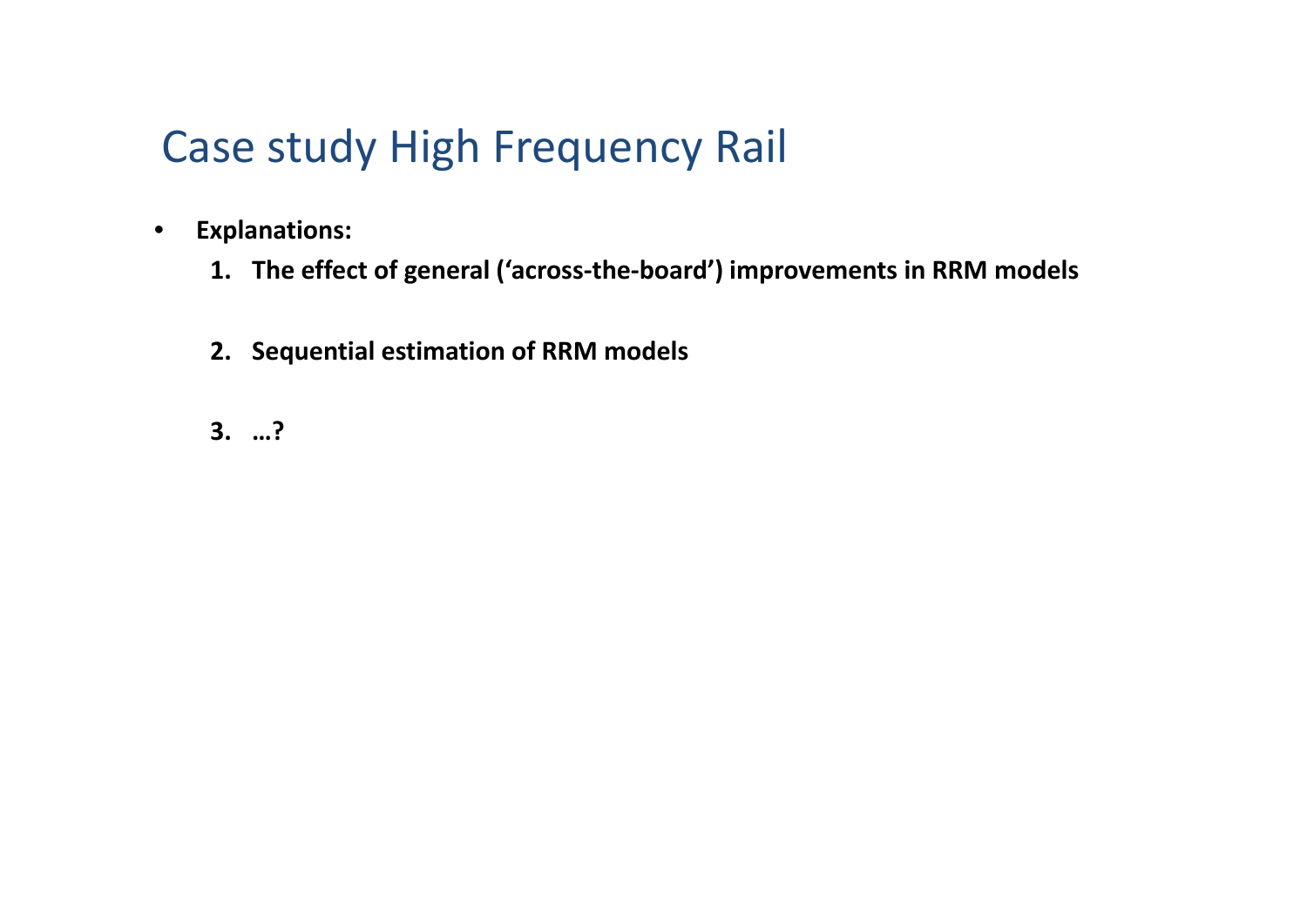- $\bullet$  **Explanations:**
	- **1. The effect of general ('across‐the‐board') improvements in RRM models**
	- In RRM models only relative performance matters

E.g. when all alternatives would become €5 more expensive, regret levels would stay **exactly** the same (all else being equal).

- Since, the HFR concerns <sup>a</sup> general improvement, this phenomenon may partly explain the relative insensitivity of the RRM‐LMS towards the HFR policy
- Changes due to the HFR policy enter the Train station model, which, in turn, enter the MD model **via the LogSums**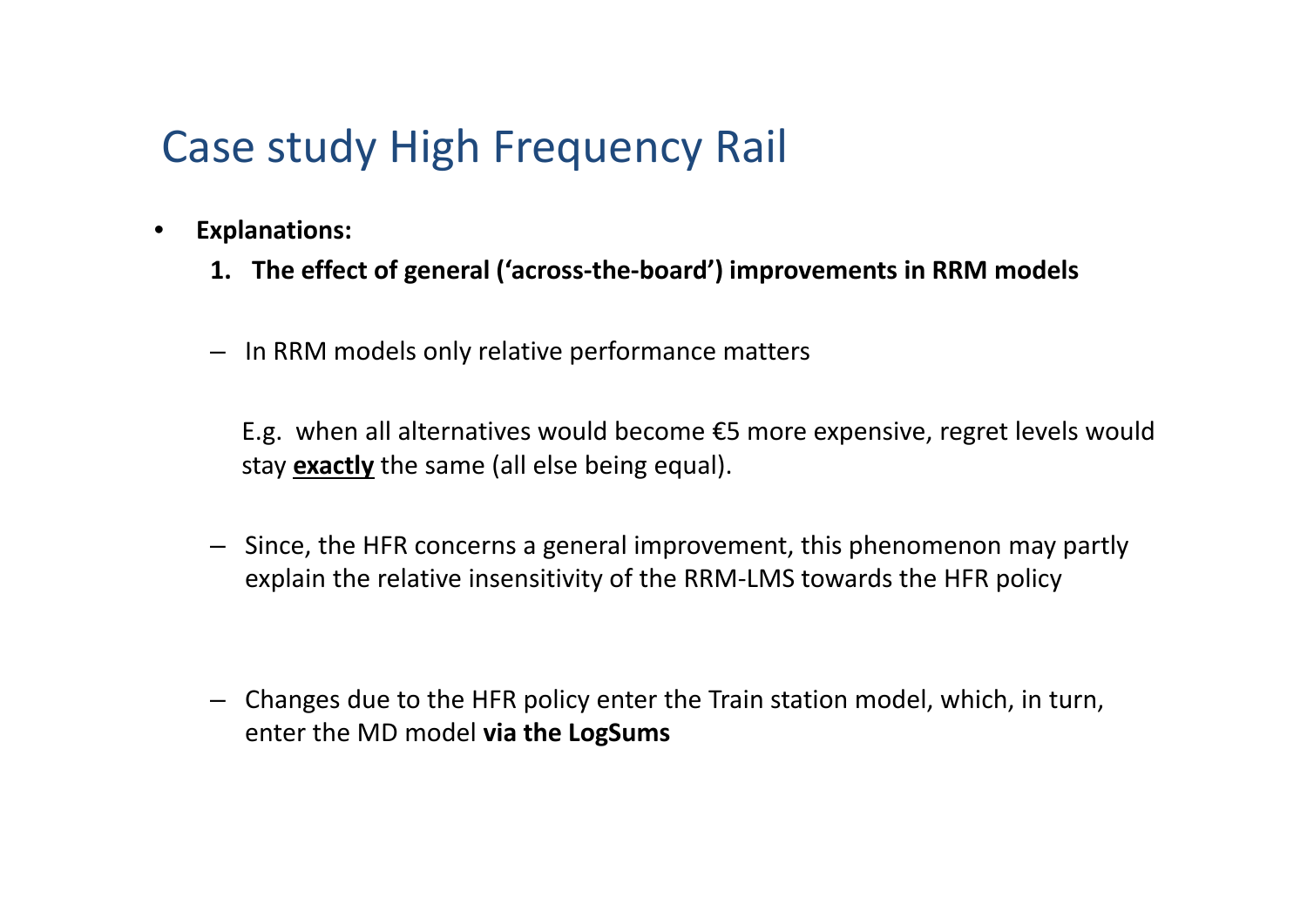- $\bullet$  **Explanations:**
	- **1. The effect of general ('across‐the‐board') improvements in RRM models**



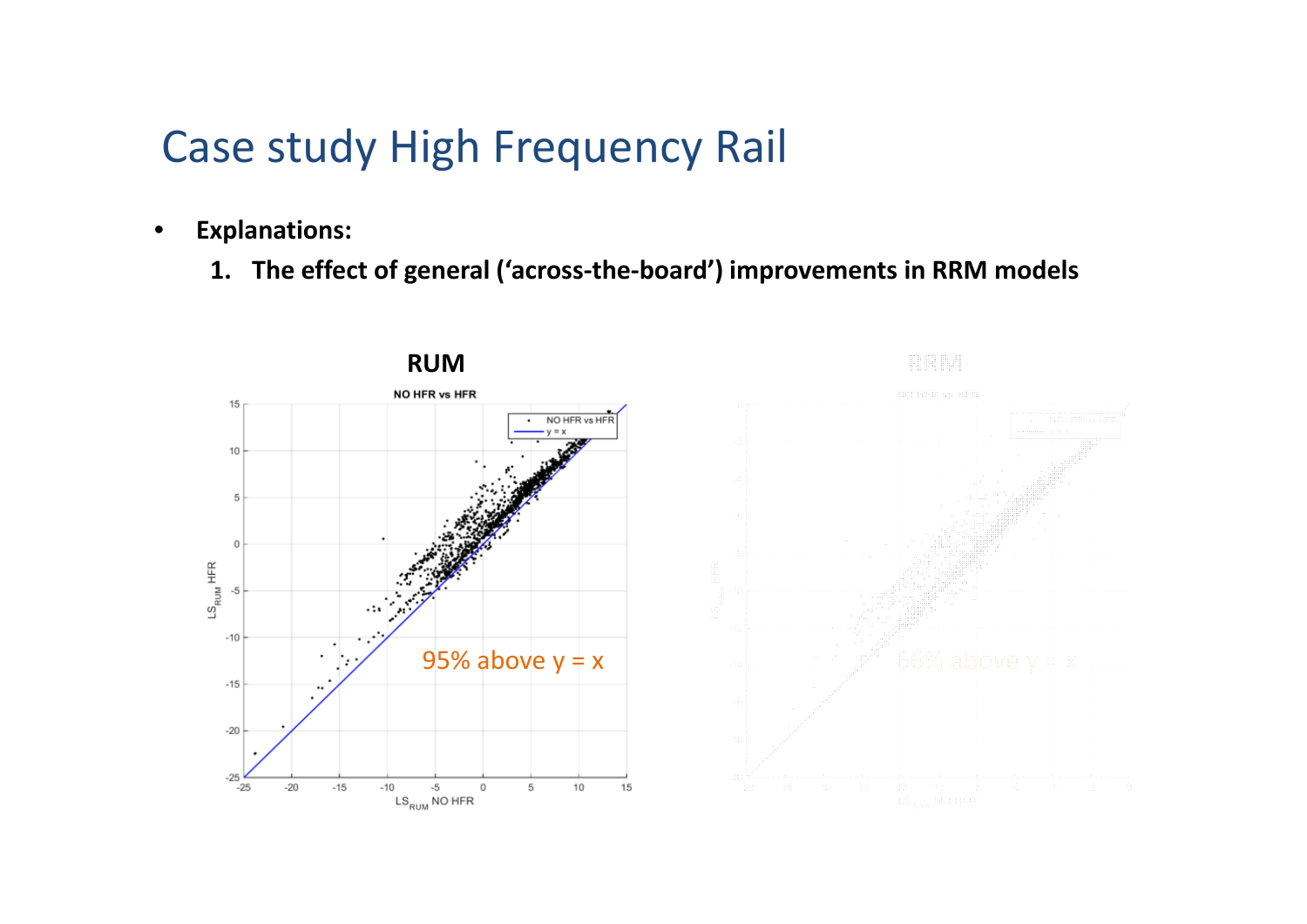- $\bullet$  **Explanations:**
	- **2. Sequential estimation of RRM models**
	- The sequential estimation approach may not be fully 'compatible' with an RRM modelling framework
	- Due to the sequential estimation, an improvement of <sup>a</sup> Train alternative **only** enters the MD model via the RRM LogSum: it does *not* affect the regret levels of alternatives in the MD model

 $\rightarrow$  In other words, the regret level of a car alternative is not affected by an improvement of <sup>a</sup> Train alternative.

– The sequential estimation may also partly explain the relative insensitivity of the RRM‐LMS towards the HFR policy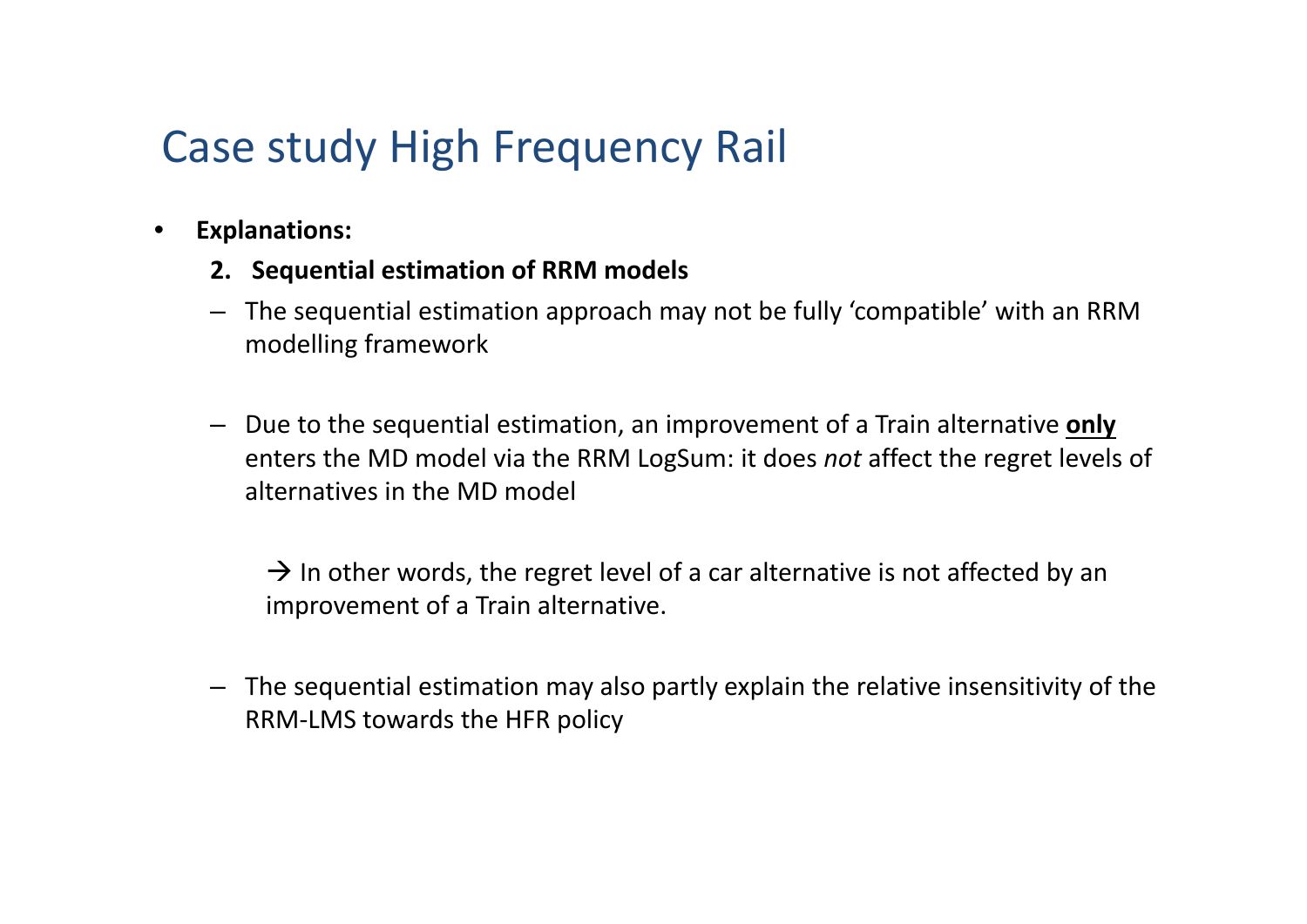## Conclusions and further research

#### **Conclusions:**

- $\bullet$ ● RRM-based large-scale transport models are technically feasible
- •We found non‐negligible differences in forecasts between RRM and RUM
- $\bullet$  These differences can, at least partly, be understood and explained considering the fundamental differences in behavioural premises of the underlying the regret‐ and utility‐based disaggregate choice models

 **The assumption on the underlying decision rule does matter for the forecasts of large‐scale transport models, at least in some cases**

#### **Limitations and further research:**

- •• Due to the complex nature of the LMS, we were not fully able to isolate the effect of the decision rule
- •LMS optimized for RRM?